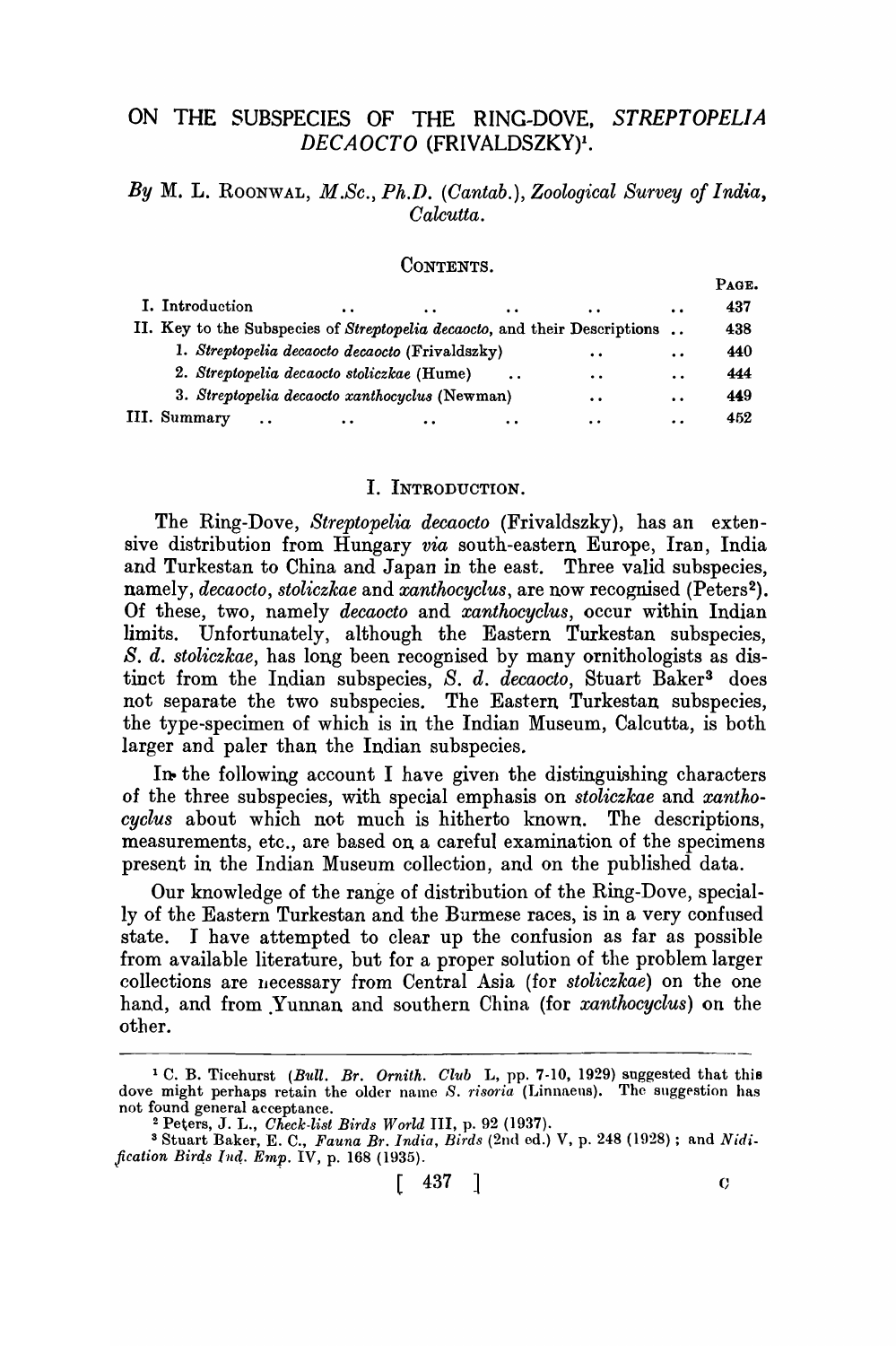The following abbreviations are used throughout: $-$ 

- Reg. No.—Registered Number of the specimen in the collection of the Zoological Survey of India (Indian Museum), Calcutta.
- Juv., Juvenile; L., Total length of body; W., Length of wing; Tl., Length of tail; Tr., Length of tarsus; C., Length of culmen;  $X_{n}$ , Length, along rhachis, of the white tip of the outermost tail feather.
- Measurements given within round brackets in the Tables are approximate.

# II. KEY TO THE SUBSPECIES OF *STREPTOPELIA DECAOCTO*, AND THEIR DESCRIPTIONS.

- A. Bare orbital skin around eye white to pale slaty-gray (never yellow) in fresh specimens.
	- *a.* Darker and smaller. Under tail-coverts dar k gray. 'White' tip to outermost tail-feather usually with slight gray tinge (rarely pure white), and measures along rhachis 33-48 mm., once 53 mm. Wings 160-176 mm., average 168 mm. *S. d. decaooto,* p. 440.
	- *b.* Paler and larger. Under tail-coverts pale gray. <br>
	'White' tip to outermost tail-feather usually pure white (rarely tinged with very pale gray), and measures along rhachis 50-65 mm., rarely as low as 43 and 45 mm. Wings 175- 190 mm., average 182 mm., rarely 169 mm. S. d. *8toliczkae,* p. 444.
- B. Bare orbital skin around eye bright yellow in fresh specimens. Under tail-coverts very dark gray. Size large. General plumage much darker and more vivid than in *S. d. decaocto.* 'White' tip to outermost tail feather with distinct gray tinge, and measures along rhachis about 60 mm. Wings 181· 182'5 mm., once 165 mm. S. d. *xanthocyclu8,* p. 449.

As given in the key, the extent and colour of the ' white' tip of the outermost tail feather is an important distinguishing character between the various races. The same structure provides yet another distinguishing character. If the dorsal aspect of the outermost tail feather is viewed from the *distal* end, the sharp line which divides the 'white' tip of the inner web from the dark gray proximal portion of the feather, presents a characteristic curve in each race as follows, provided a series of skins is examined  $:$ 

- *S. d. stoliczkae.*—The *median* (towards the rhachis) end of the line tends to extend further distally than does the outer or marginal end (text-figs.  $1a$  and  $2a$ ).
- *S. d. decaocto.*—The curve of the line tends, in a series, to be intermediate between *sloliczkae* and *xanthocyclus* (text-figs. Ib and 2b).
- *S. d. xanthocyclus.-The outer* or marginal end of the line tends to extend further distally than does the median (towards the rhachis) end (text-figs. 1c and 2c). (Only one specimen examined.)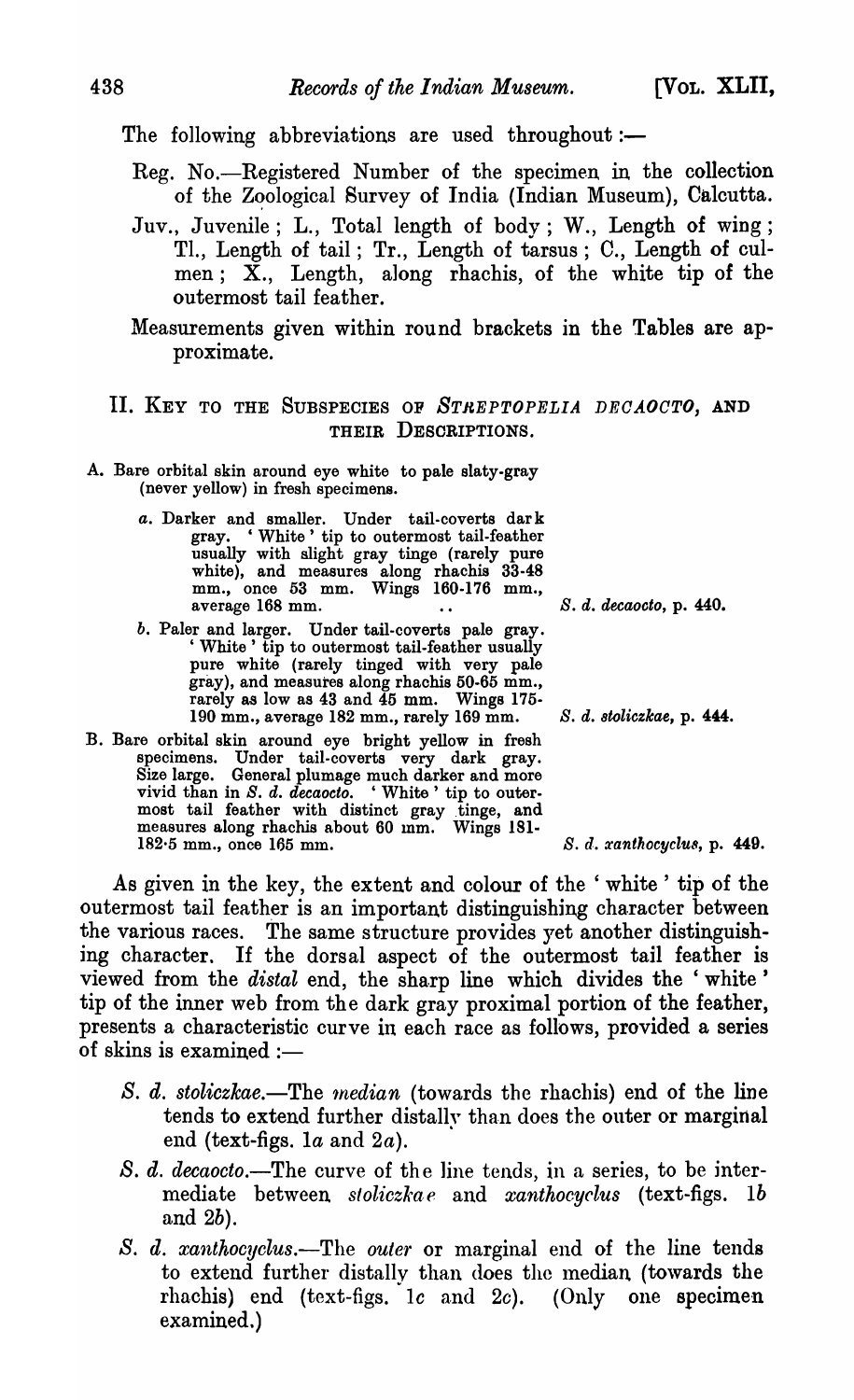

TEXT-FIG. 1.-Dorsal yiews of the distal portion of the outermost right tail feathers showing the 'white' tip: nat. size.

*a. Streptopelia. decaocto 8toliczkae* (Hume). I. M. skin No. 26534 (Holotype), adult  $\delta$  from Kashgar (Eastern Turkestan), Feb. 5, 1874.

**b.** Streptopelia decaocto decaocto (Frivaldszky). I. M. skin No. 25733, adult  $\varphi$  from Rajadara (Ranchi District, Bihar, India), Oct. 18, 1927.

o. *Streptopelia decaocto xanthocyclu8(Newman).* I. M. skin No. 9064, sex unknown, from the upper defile of the Irrawady, about 40 miles below Bhamo (Northern Burma), Sept. 1868.



TEXT-FIG. 2.-Extremes of curves of the sharp line which divides the white' tip of the inner web of the outermost tail feather from its dark-gray proximal portion. Drawn from the dorsal aspect as viewed from the distal end: *ca.* nat. size.

*a. St-rept&pelia decaocto 8toliczkae* (Hume). (From five Eastern Turkestan speci. mons.)

*b. Streptopelia decaocto decaocto* (Frivaldszky). (From ten Indian specimens.) *c. Strel)fopelia decaocto xantllocyclu8* (Newman). (From one Burmese specimon only.)  $\qquad \qquad \qquad \qquad c \; 2$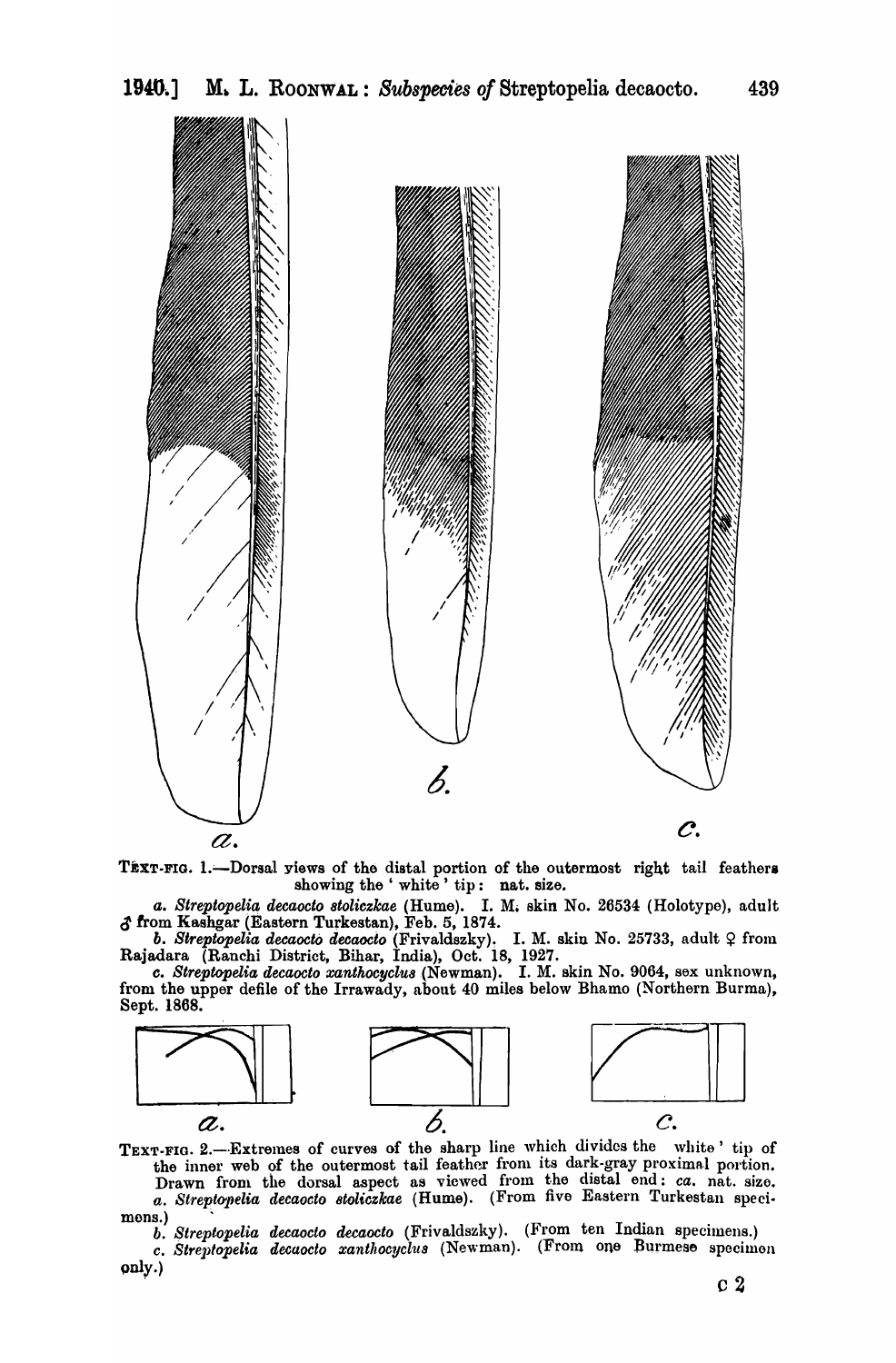## 1. **Streptopelia decaocto decaocto** (Frivaldszky).

### THE TURKISH RING-DOVE<sup>1</sup>.

- 1758. ? *Columba risoria,* Linnaeus, *8yst. Nat.* (lOth ed.) I, p. 165. (India.') Considered by some as applying to domesticated forms only and, therefore, not applicable to the wild bird.
- \*1838. Columba risoria Linn., variety decaocto, Frivaldszky, *K. magyar tudos Tarsasag EvkOnyvi* III, Pt. 3, p. 183. (Turkey.)
- *1844. T'ltrtur douraca,* IIodgson, in Gray's *Zool. Misc.,* p. 85. (Nepal.) *Nomen nudum.*
- *1849. Turtur risorius* (part ?), Blyth, *Oatal Birds Mus. Asiat.* Soo. *Bengal,*  p. 235. (Part habitat North Africa is a mistake.)
- \*1855. ? *Peristera intercedens,* Brehm, *V6gelfang,* p. 258. (North Africa, by mistake. Hartert in *Vogel paliiarkt. Fauna* II, p. 1496, 1920, points out that Brehm's type had gray-blue under tail-coverts and probably came from tropical India.)
	- *1864. Turtur risoria,* Jerdon, *Birds of India* III, p. 481.
- *1873-1888. Turtur risoria,* several records in *Stray Feathers* I-XI.
- *1876. Tu,rtur risorius,* Blanford, *East Persia* II, p. 270.
- *1880. Turt'ur riosrius* (part), Legge, *Hist. Birds Ceylon* II, p. 702.
- *1893. Turtur (8treptopelia) dourar.a* (part), Salvadori, *Catal. Birds Br. Mus.*  XXI, p. 430.
- *1898. Turtur risorius* (part), Blanford, *Fauna Br. India. Birds* (1st ed.) IV, p.46.
- 1913. Streptopelia risoria risoria (part), Stuart Baker, *Indian Pigeons & Doves*. p.219.
- *1920. Streptopelia decaocto decaocto* (part), Rartert., J! *agel paliiarlct. tl'auna*  II, p. 1495.
- *\*1928(1927). Streptopelia decaocto zarOOnyi,* Serebrowskij, *Oompt. Rend. Acad. Sci. U RSS.,* Leningard, p. 326. (Husseinabad, Seistan, East Iran.) See Hartert & Steinbacher, Vogel paläarkt. Fauna, Ergänzungsbd., <sup>~</sup>p. 460, 1936.
- *1928. Streptopelia decaocto decaocto* (part), Stuart Baker, *Fauna Br. India, Birds* (2nd ed.) V, p. 248. *Vide* also Vol. VII, pp. 440, 441 (1930), Synonymies.
- *\*1928. Streptopelia decaocto decaocto,* Boetticher, *Anz. ornith .. Gesell. Bayent*  Discussion on races.
- 1931. *Streptopelia decaocto decaocio,* Wait, *Man. Birds Oeylon* (2nd ed.), p. 297.
- *\*1934. Streptopelia decaocto koreensis,* Buturlin, *Polnyi opredeUtel pitt8 S S S R.* 
	- I, p. 226. New name for *S. d. torquata* Bogdanov (part).
- *\*]935. St1'eptopelia risoria alba,* H. H. Bailey, *Bailey Mus.* '" *Libr. Nnt. Hist.*   $\hat{B} \nu l \hat{l}$ . No. 9, p. 2. (Vicinity of Miami, Florida, N. America.) Aviary variety, *vide* Peters *infra.*
- *1935. Streptopelia decaoclo decaocto* (part), Stuart Baker, *Nidification Birds Ind. Emp:* IV, p. 168.
- 1936. ? *Streptopelia decoocto decaocto*, Shaw, *Biol. Sinica* (B) XV, Fasc. 1, vol. 2, p. 487. (Hopei Province, north-eastern China.)
- 1937. Streptopelia decaocto decaocto, Peters, *Check-list Birds World* III, p. 92.
- 1938. ? *Streptopelia decaocto decaocto,* \\Tilder & Hubbard, *Birds N. E. Ohina,*  p. 508. Gives *S. d. stoliczkae* as its synonymy!
- 1938. ? *Streptopelia decaocto* (subspecies ?), Meinertzhagen, *Ibis II* (14th Ser.), p. 709. (Kabul; Upper Kabul River near Undi Pass, about 7,000 fect; and Jelalabad-all in Afghanistan.) Not mentioned whether the birds were typical *decaocto* or of race *stoliczkae*.

While the typical race, S. d. *decaocto,* with its type locality in Turkey, extends from central Europe to the whole of India (as far east as Assam) and Ceylon, in the following account the Indian birds alone have largely been taken into consideration. I have not been able to examine many extra-Indian specimens. Other authors do not mention any difference between Indian. and extra-Indian specimens of this subspecies.

<sup>&</sup>lt;sup>1</sup> This name is preferable to " The Indian Ring-Dove " used by Stuart Baker (Fauna Br. India, Birds, 2nd ed. V, p. 248, 1928), because the type-locality is Turkey, and not a place in India.

<sup>•</sup> Not qeen in original.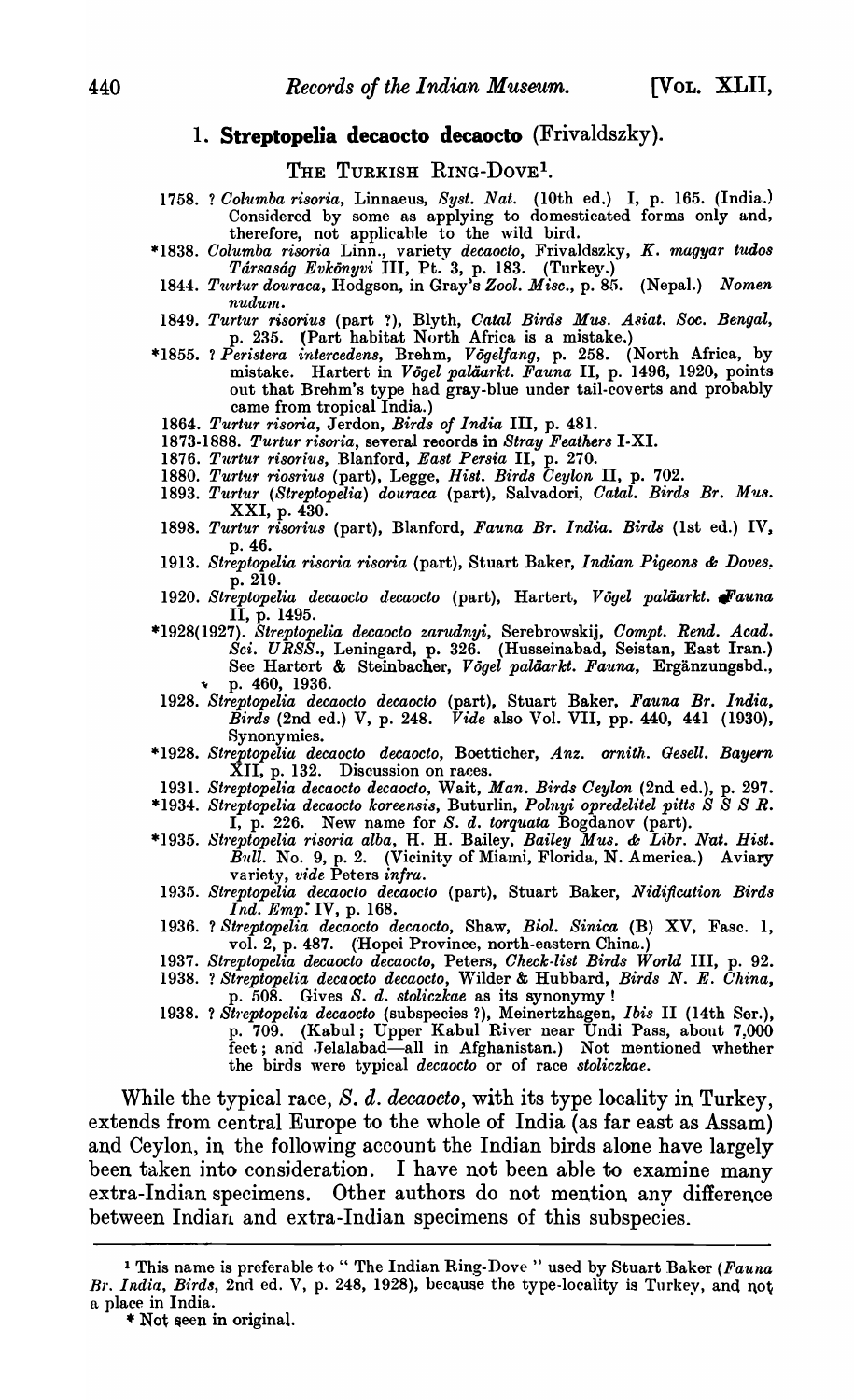# TABLE 1.

| Specimens of S. d. decaocto in the Indian Museum, Calcutta. |  |  |  |  |  |  |  |  |  |
|-------------------------------------------------------------|--|--|--|--|--|--|--|--|--|
|-------------------------------------------------------------|--|--|--|--|--|--|--|--|--|

|          |                        |                                                      |                                              |                       |               |                                        |           | Measurements (mm.).       |                        |         |       |                    |                  |               |
|----------|------------------------|------------------------------------------------------|----------------------------------------------|-----------------------|---------------|----------------------------------------|-----------|---------------------------|------------------------|---------|-------|--------------------|------------------|---------------|
| Reg. No. | Sex.                   | Locality.                                            |                                              |                       | Date.         | Collector or Donor.                    |           |                           |                        | W.      | Tl.   | Tr.                | $C_{\cdot}$      | $\mathbf X$ . |
| 24858    | 3                      | Khwaja Ahmad (Seistan, E. Iran)                      |                                              | $\ddotsc$             | May 7, 1905   | J. W. N. Cumming                       |           | $\ddot{\phantom{a}}$      | $\ddot{\phantom{0}}$   | (164?)  | 140   | 23                 | 16               | $\cdots$      |
| 9980     | ¥<br>$(\text{Juv. ?})$ | Pishin (Baluchistan)                                 | $\bullet$ $\bullet$                          | $\bullet$ $\bullet$   | Feb. 10, 1872 | W.T. Blanford<br>$\bullet$ $\bullet$   |           | $\ddot{\phantom{a}}$      | $\ddot{\phantom{0}}$   | $[161]$ | 128   | 23                 | 15               | 361           |
| 17822    | ፊ                      | Mt. Abu (Rajputana)                                  | $\bullet$ .                                  | $\bullet$ $\bullet$ . | May 22, 1868  | S. King<br>$\ddot{\phantom{0}}$        |           | $\bullet\hspace{0.4mm}$ . | $\bullet$ .            | 167     | (135) | 23                 | $\cdot\,\bullet$ | 48            |
| 25733    | ¥.                     | Rajadara (Ranchi Dist., Bihar)                       | $\bullet$ $\bullet$                          | $\ddot{\phantom{0}}$  | Oct. 18, 1927 | Dr. S. C. Law<br>$\ddot{\phantom{a}}$  |           | $\ddot{\phantom{0}}$      | $\bullet$ $\bullet$    | 173     | 143   | 23                 | 16               | 43            |
| 25739    | $\mathsf{P}$           | Chandwa (Ranchi-Palamau border, Bihar)               |                                              | $\ddot{\phantom{0}}$  | Oct. 22, 1927 | Dr. S. C. Law<br>$\ddot{\phantom{a}}$  |           | $\bullet$ $\bullet$       | $\bullet$              | 168     | 139   | 23                 | 16               | 42            |
| 4058     | (?)                    | Manbhum (E. Bihar)                                   | $\bullet$ $\bullet$                          | $\bullet$ $\bullet$   | (?)           | "Mus. Coll."<br>$\cdot$ .              |           | $\bullet\;\bullet$        | $\ddot{\phantom{0}}$   | 167     | 133   | 24                 | 15               | 40            |
| 4060     | (?)                    | Manbhum (E. Bihar)                                   | $\bullet$ $\bullet$                          | $\ddot{\phantom{0}}$  | (?)           | "Mus. Coll."<br>$\ddot{\phantom{1}}$   |           | $\bullet$ $\bullet$       | $\bullet$ .            | 176     | 148   | 25                 | 17               | 45            |
| 4061     | (?)                    | Singhbhum $(E. Bihar)$                               | $\bullet$ .                                  | $\cdot$ .             | (?)           | V. Ball<br>$\bullet$ .                 |           | $\bullet$ $\bullet$       | $\ddot{\phantom{a}}$   | 175     | 140   | 27                 | 15               | 40            |
| 4333     | (?)                    | Nepal<br>$\ddot{\phantom{a}}$<br>$\bullet$ $\bullet$ | $\bullet\hspace{0.4mm}\bullet\hspace{0.4mm}$ | $\bullet$ $\bullet$   | (?)           | (?)<br>$\bullet$ $\bullet$             |           | $\bullet$ $\bullet$       | $\ddot{\phantom{0}}$   | 172     | 140   | $\bullet\,\bullet$ | 16               | 45            |
| 4059     | ර                      | Nagpur (Central Prov.)                               | $\bullet$ .                                  | $\ddot{\phantom{a}}$  | (?)           | W. T. Balnford<br>$\ddot{\phantom{a}}$ |           | $\bullet$ $\bullet$       | $\ddot{\phantom{0}}$   | 171     | 150   | 24                 | 17               | 53            |
| 4062     | (?)                    | S. E. Berar<br>$\bullet$ .                           | $\bullet$ $\bullet$                          | $\ddot{\phantom{0}}$  | (?)           | W. T Balnford<br>$\ddot{\phantom{a}}$  |           | $\bullet$ $\bullet$       | $\ddot{\phantom{a}}$ . | 161     | 131   | 22                 | 15               | 33            |
| 11902    | <b>3</b>               | Phonda (Devgarh<br>Tāluk,<br>Bombay Pres.).          | Ratnagiri                                    | Dist.,                | Mar. 23, 1878 | J. Armstrong                           | $\ddotsc$ | $\bullet$ $\bullet$       | $\ddot{\phantom{0}}$   | 161     | 136   | 25                 | (13)             | 44            |
| 18442    | ¥                      | Near Bangalore (Mysore State)                        | $\ddot{\phantom{0}}$                         | $\ddot{\phantom{0}}$  | (?)           | "Mus. Coll. Jaffa"                     |           | $\bullet$ $\bullet$       | $\bullet$ $\bullet$    | 160     | 132   | 22                 | 15.5             | 38            |
| 265331   | (Juv.?)<br>(Albino)    | Calcutta<br>$\ddotsc$<br>$\ddot{\phantom{a}}$        | $\ddot{\phantom{0}}$                         | $\ddot{\phantom{a}}$  | $(1842-45)$   | Asiat. Soc. Bengal                     |           | $\bullet$ $\bullet$       | $\ddot{\phantom{0}}$   | 155     | (?)   | 23                 | 18               | ]             |

<sup>1</sup> This is No. 1430 H of Blyth's Catal. Birds Mus. Asiat. Soc. Bengal, pp. 235, 236, 1849, where it is described as: "Young (White race)" under Turtur risorius. The plumage is entirely white, and the small size suggests t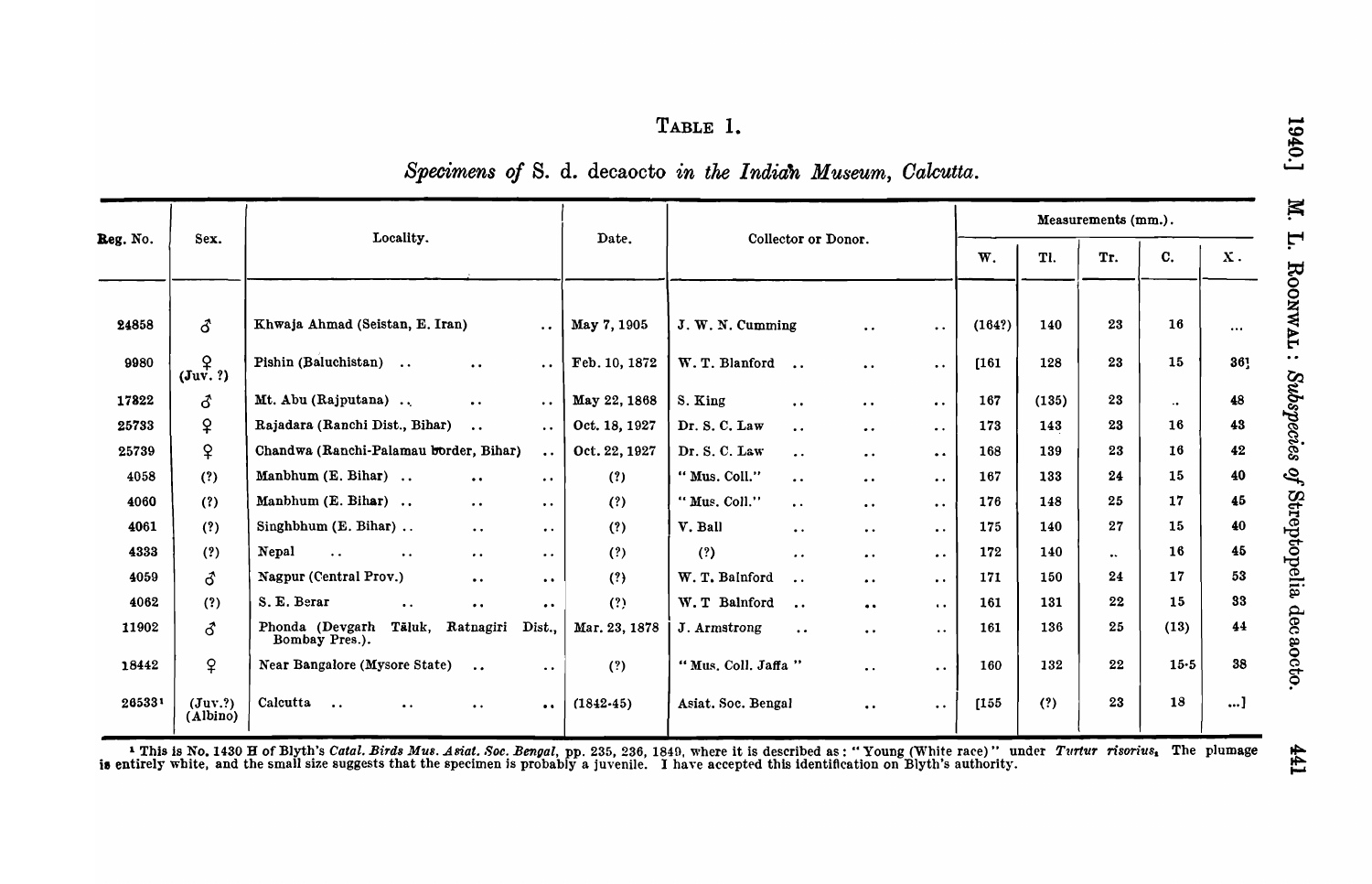*Vernacular Names.-See* Stuart Baker1, Not *Pakktak* (Turki) which applies to S. d. *stoliczkae.* 

*Description.*-Based on Indian material. Sexes alike; according to some authors, female perhaps slightly smaller than male.

The entire head and neck lilac-gray, sometimes with a faint tinge of brown, the forehead and the sides of the neck paler than the rest; the throat pale vinaceous and the chin albescent; on the neck  $\alpha$  narrow white collar formed by white tips of lilac-gray feathers, followed by a black crescentic collar, 5-9 mm. wide, composed of black feathers tipped white, the white tips forming a narrow posterior collar; middle and inner wing-coverts, back, rump and upper tail-coverts pale-earthy to fawn-brown, sometimes (in specimens from Manbhum, eastern Bihar, in the Indian Museum collection) suffused with gray; secondaries brownish-gray, the gray specially marked around the rhachis; primaries dark brown, sometimes tending to black, edged narrowly with pale white especially on the outer edge; the inner primaries with a small faintly pale gray area (sometimes hardly distinguishable) towards the tip; outer wing-coverts pale gray, gradually changing into the colour of back; central tail feathers brown, more or less suffused with ashy gray; succeeding tail feathers more gray and with diffuse, narrow, grayish-white margin; outermost tail-feather black at base, and with extensive grayish-white tips, 33-48 mm. (in one case 53 mm.) long along rhachis (text-figs. 1b and 2b); lower aspect of tail feathers very much paler than upper; breast vinaceous-gray (less gray than brown), changing to pale dove-gray on the abdomen and lower flanks; under tail-coverts dark gray; upper flanks, axillaries and under wing-coverts silvery-gray; under aspect of primaries and secondaries light silverybrown; bastard wing silvery-gray.

Some birds, *e.g.,* Reg. No. 17322 from Mt. Abu and Reg. No. 4333 from Nepal, are almost as pale as the race *stoliczkae.* 

According to Hartert 2, Ceylon and South Indian birds are probably smaller and have darker backs.

Colour of Soft Parts.--Iris. Red. *Naked orbital skin*. In fresh specimens, white or pale-gray (not yellow); narrower than in *S. d. xantho*cyclus. (Dull ochreous brown to ochreous yellow in dried skins.) Bill. Black. *Legs and toes.* Purple-red. *Claws.* Black.

*Measurements and Weight* (based on Indian material).-Total length. 311-313 mm. (Cripps<sup>3</sup>; and Scully<sup>4</sup>). *Wing.* 160-176 mm., average 168 mm. *Tail.* 128-158 mm. (Stuart Baker<sup>5</sup> gives the minimum as 117 mm.). *Tarsus.* 22-27 mm. *Oulmen.* 15(131)-17 mm. *Whitish tip to outernost tail-feather (along rhachis).* 33-48 mm., once 53 mm. *Weight.*  $\delta$  6.12 oz.,  $\varphi$  6.25 oz. (Cripps, *loc. cit.*).

*Distribution.-"* Resident from Hungary over south-eastern Europe, Asia Minor, Turkestan, northern China and Japan, south to Palestine, Iraq, Persia, India, Ceylon and Western China. A pale variety found

<sup>1</sup> Stuart. Baker, E. C., *Fauna Br, India, Birds* (2nd cd.) V, p. 248 (1928).

<sup>2</sup>Hartert, E., *}'ogel paliiarkt. Fauna* II, p. 1497 (1920).

 $^3$  Cripps, J. R., *Stray Feathers VII*, p. 297 (1878).

<sup>4</sup> Scully, J., *Stray Feathera* VIII, p. 342 (1879).

<sup>&</sup>lt;sup>5</sup> Stuart Baker, E. C., *Fauna Br. India, Birds* (2nd ed.) V, p. 248 (1928).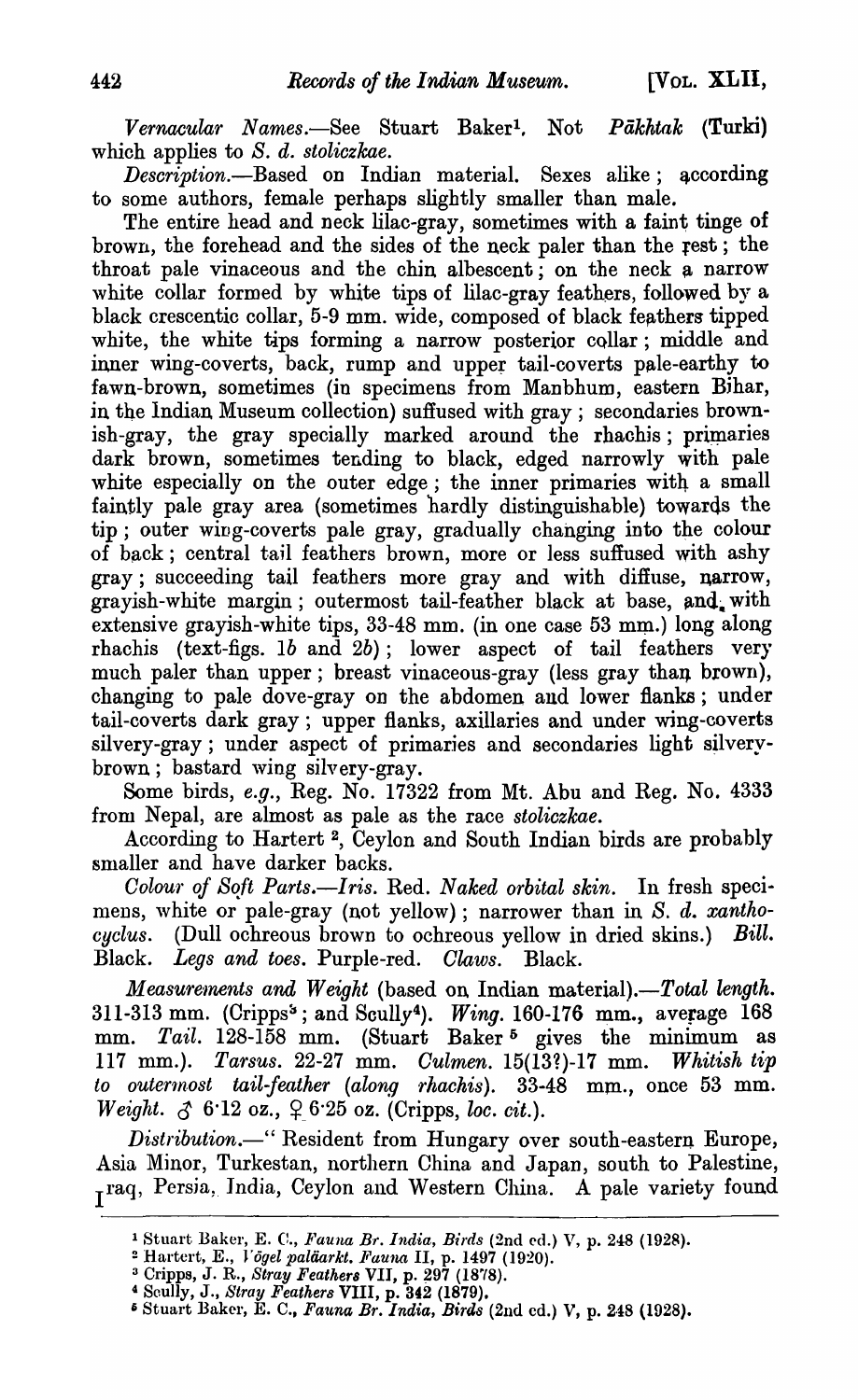under domesication" (Peters I). The Turkestan, northern Chinese and Japanese birds would seem, by their size, to be nearer to the Eastern Turkestan race than to *S. d. decaocto.* (Also see under *stoliczkae,*  p. 448.)

The Indian distribution is given by Stuart Baker<sup>2</sup> and others as follows :—Throughout India (excluding Burma), except in the wettest, most heavily forested regions of the eastern Himalayas. Probably entirely absent from the Malabar Coast, only once met with in the extreme east of Kanara. Davison<sup>3</sup> found it not uncommon in southern Mysore. (Not uncommon in the Nilgiris; occurs in the Palnis and in the Pittur Valley in South India, *vide* Whistler & Kinnear<sup>4</sup>). Found near Cape Comorin. (Ali & Whistler<sup>5</sup> also recently obtained it at Cape Comorin and Aramboli, but state that it is decidedly rare.) Common in eastern Bengal and western Assam, but rare in the extreme east and in Cachar and Sylhet. Ali & Whistler<sup>6</sup> record it as common in Central India.

Birds from the Manipur Valley have recently been shown by Higgins 7 to belong to the Burmese xanthocyclus ; it appears that this subspecies is probably replaced by *xanthocyclus* in the Chittagong area. The exact dividing line between *decaocto* and *xanthocyclus* has yet to be worked out. The bird ascends the Himalayas up to about 9,000 feet.

Birds from Kashmir (Osmaston  $8$ , and Hellmayr  $9$ ) and the North-West Frontier Province (Peshawar District) (Briggs & Osmaston<sup>10</sup>) are typical *decaocto* (not *stoliczkae).* Osmaston *(loc. cit.)* found a flock at 10,000 feet at Dras in Kashmir, but says that they were apparently on their way elsewhere, and that the usual maximum height is 6,000 feet.

The bird is locally migratory in many areas in India, and Stuart Baker  $11$  is wrong in asserting to the contrary. Thus, it is a summer visitor in British Baluchistan, but is resident in central and coastal Mekran and iu Las Bela State (Ticehurst12). In Bombay and Salsette Islands it is a winter visitor (Ali & Abdulali<sup>13</sup>). In the southern portion of the Bombay Presidency, *viz.,* Ratnagiri District, it is a winter visitor " disappearing entirely at the approach of the hot weather and in all probability returning to the Deccan plains to breed " (Vidal<sup>14</sup>). There are several other records of its migratory habit.

<sup>2</sup> Stuart Baker, E. C., *Indian Pigeons & Doves*, p. 221 (1913).

12 Ticehurst, C. B., *J ourn. Bombay Nat. H ist. Soc.* XXXII, p. 73 (1927).

<sup>1</sup>Peters, J. L., *Check-list Birds World* Ill, p. 92 (1937).

<sup>&</sup>lt;sup>3</sup> Davison, W., *Stray Feathers*, X (5), p. 408 (1883).

<sup>&</sup>quot;Whistler, H. & Kinnear, N. B., *Journ. Bombay Nat. IJisl. 8oc.* XXXVIII, p. 680 (1936).

<sup>&</sup>lt;sup>6</sup> Ali, S. & Whistler, H., *Journ. Bombay Nat. Hist. Soc. XXXIX*, p. 342 (1937).

<sup>6</sup> Ali, S. & Whistler, H., *Journ. Bombay Nat. Hist. Soc.* XLI, p. 478 (1940).

<sup>7</sup> Higgjus, J. C., *Journ. Bombay Nat. Hist. Soc.* XXXVII, p. 303 (1934).

<sup>80</sup>sma.ston, B. B., *Journ. Bombay Nat. Hist. Soc.* XXXVII, p. 144 (1934). 9 Hellmayr, C. E., *Ohicago Field Mus. Nat. Hist. (Zool.)* XVII, No.3, pp. 132, 133

<sup>(1929).</sup> 

<sup>10</sup> Briggs, F. S. & Osmaston, B. B., *Journ. Bombay Nat. Bist. Soc.* XXXII, p. 758 (1928).

<sup>11</sup>Stuart Baker, E. C., *Fauna Br. India, Birds* (2nd ed.) V, p. 249 (1928).

<sup>13</sup>All, S. & Abdulali, H., *Journ. Bombay Nat. BiBt. Soc.* XL, p. 378 (1938).

<sup>&</sup>lt;sup>14</sup> Vidal, C. S., Gazetteer *Bombay Pres.* X. Ratnagiri and Savantvadi. Birds, pp. 86, 87 (1880).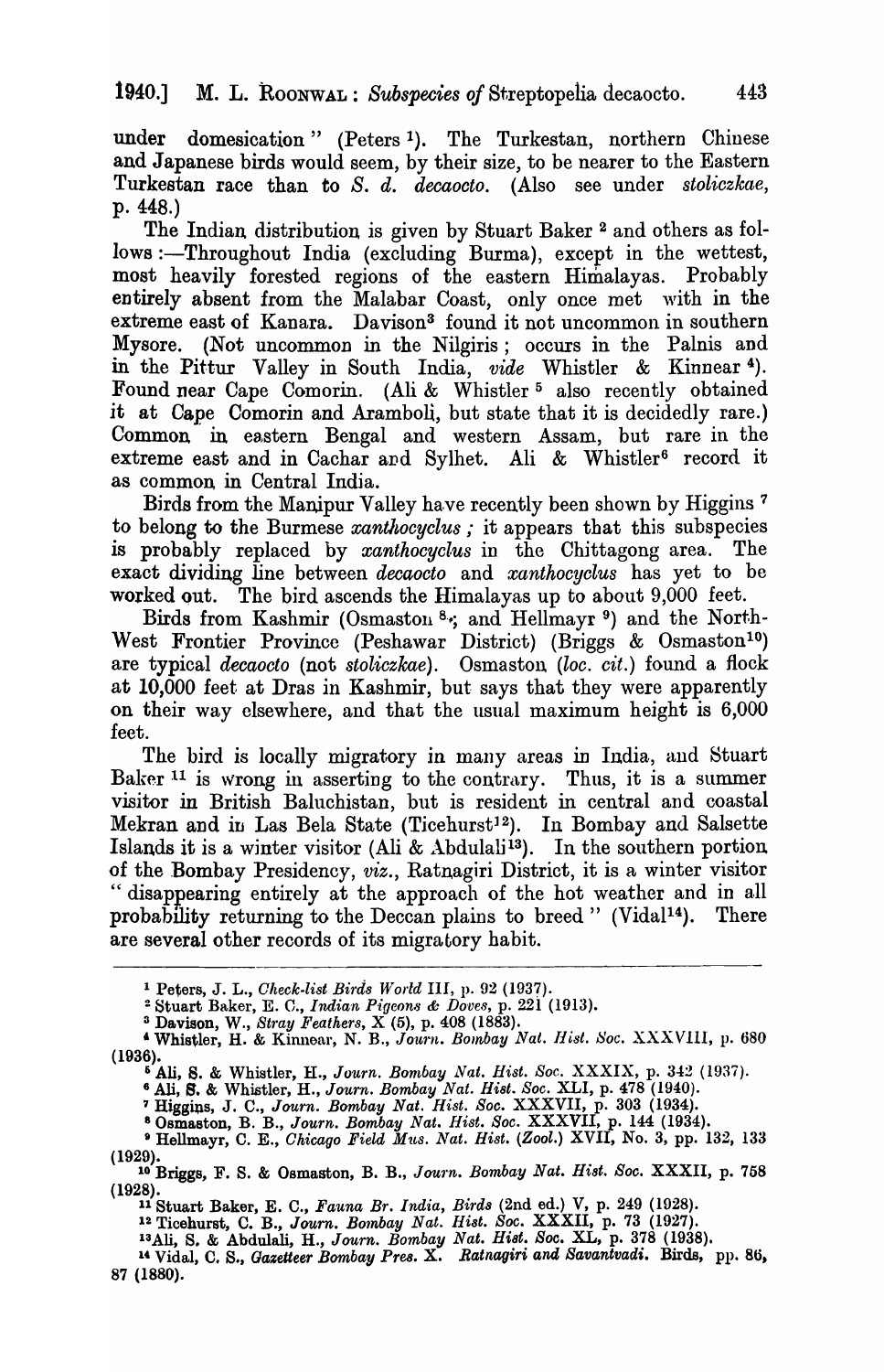In Cevlon *S. d. decaocto* is confined to the north-western region of the island.

*Breeding.*-In India it breeds throughout the year in the plains and lower hills, but in eastern Bengal few birds lay during the heaviest rains in July, August and September. In the hills they lay from April to September. All pairs have at least two broods a year, and many have four to five. Incubation period is about thirteen days in India. Breeds up to 8,000 feet, but usually not above 4,000 to 5,000 feet. (Stuart Baker 1.) Whistler & Kinnear 2 remark that there is no information about its breeding season in the Madras Presidency, although the bird appears to be resident there.

*Nest.*—As in other doves, the nest is made of twigs but is more cupshaped and perhaps a little better made. It may be placed low down in any kind of bush or tree, thorny ones being frequently preferred, either in the open country, scrub-jungle, round villages or in gardens, but never in buildings (cf. *S. d. stoliczkae).* The nest is usually from 5 to 15 feet above ground, but rarely it may be on the ground, or 30 to 40 feet above it (Stuart Baker, *loe. cit.).* 

*Eggs.-Two* in a clutch, rarely one or three. Smooth and white. *Size.* Average:  $30.1 \times 23.2$  mm. Maxima:  $32.2 \times 23.9$  mm. Minima:  $27.8 \times 21.8$  mm. These figures, taken from Stuart Baker *(loc. cit.)*, presumably also include the eggs of the Eastern Turkestan race, S. d. *stoliczkae,* which Stuart Baker does not separate from S. d. *decaocto.* 

*Habits.*—In India it frequents open country, and is tolerant of great heat and sandy deserts, but less tolerant of heavy forest and excessive rainfall. Common in cultivated country and near human habitations. Goes about in pairs or in small flocks and is very sociable. Feeds almost entirely on the ground on seeds, grains, berries, but also on trees when the fruit is ripe. Is locally migratory.

*Call.-In* Indian birds it is a tri-syllabic " coo", sounding like *kookoo-koo, koo-koo-koo,* continually repeated. ]n birds from northeastern China which are said to belong to S. d. decaocto, though this is doubtful, the call, according to Wilder &. Hubbard 3, is *coo-coo, coo-roo,*  repeated about seven times.

# 2. **Streptopelia decaocto stoliczkae** (Hume).

THE KASHGAR RING-DOVE.

[*Holotype in the Indian Museum, Calcutta.*]

1831. ? *Oolumba* (misprinted *Oolubarn) 1·isoriam.* Pallas *(nee* Linnaeus), *Zoogr. Rosso-Asiatica* I, p. 565. (Ghilan, Asiatic Russia.)

*\*1873. Oolumba ehinensis,* Severtz *(nee* Scopoli), *Turk. Jevont.,* p. 68. Nalne preoccupied. *1874. Turtur Stoliezkae,* Hume, *Stray Feathers* II, p. 519. (Kashgar, Eastern

Turkestan.) Holotype in Indian Museum, Calcutta.

<sup>1</sup>Stuart Baker, E. C., *Fauna Br. India, Birds* (2nd cd.) V, p. 248 (1928); and *Nidification Birds Ind. Emp.* IV, p. 168 (1935).

3 Wilder, G. D. & Hubbard, H. W., *Birds N. E. Ohina,* p.509 (1938). \* Not seen in original

<sup>2</sup>Whistler, H. & Kinnear, N. B., *Journ. Bombay Nat. Hist. Soc.* XXXVIII, p.680  $(1936)$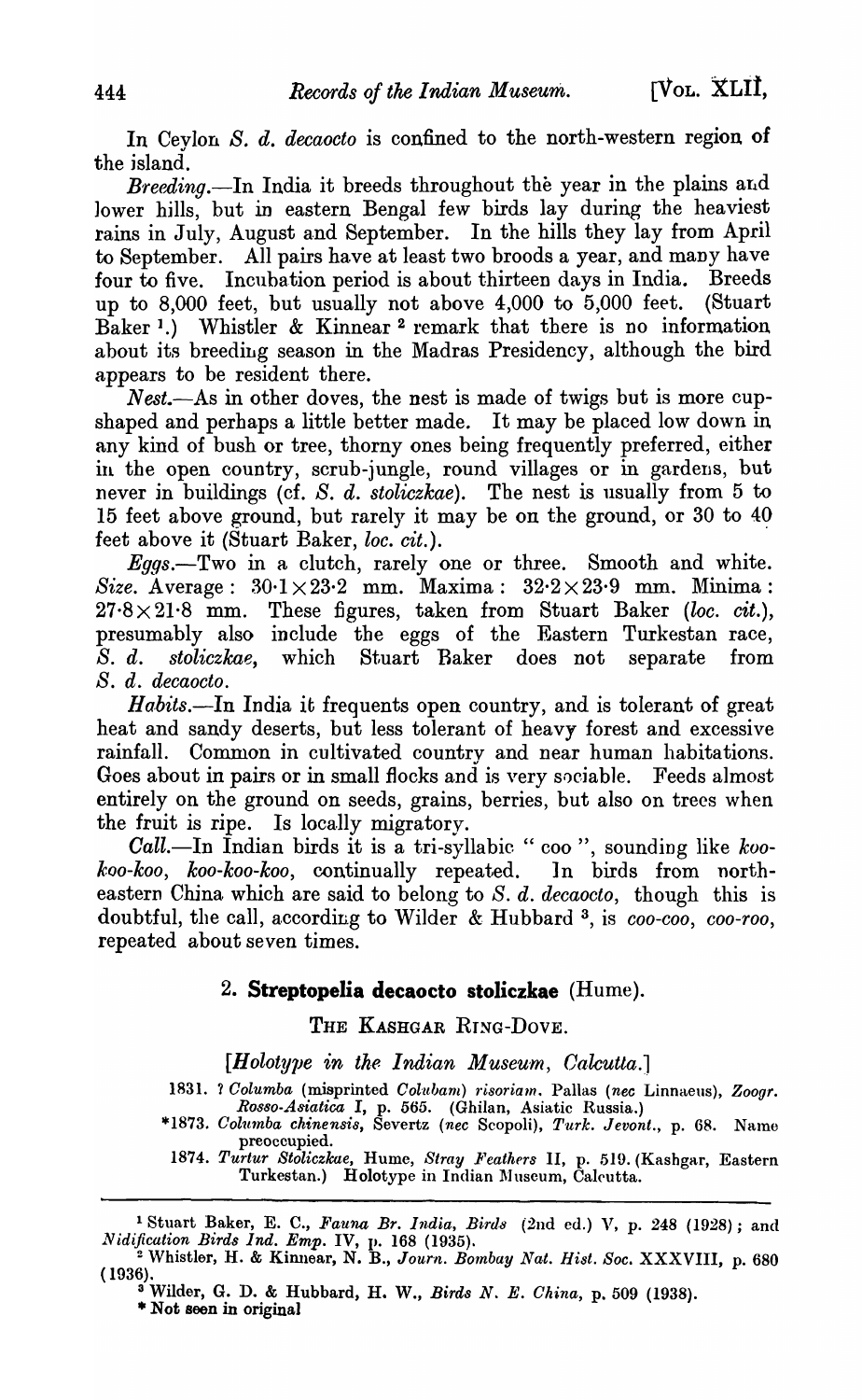- *1875. Turtur risoria,* Stoliczka, *Stray Feathers* III, p. 217. (Kashgar.) In a foot-note on the same page Hume points out that this bird=T.  $sto$ *liczkae* Hume.
- *1875. Turtur Stoliczkae,* Hume, *Stray Feathers* III, p. 415. (Kashgar.)
- 1876. *Turtur Stoliczkae (? intercedens*), Scully, *Stray Feathers* IV, p. 178. (Yar-. kand and Kashgar, Eastern Turkestan.)
- *1881. Turtur stoliczkae,* Sharpe, *Sci. Res. Second Yarkand Miss., Aves,* p. 117, and pI. xiv (inaccurate in some details). (Sanju and Kashgar, Eastern Turkestan.)
- \*1881. ? Streptopelia toryuata, Bogdanov (ex Brisson, nec Brisson), Tr. Siber. *ObtBch. J estestv.* XII, p. 98. (Turkestan.)
- \*1884. ? *Streptopelia torquata,* Bogdanov *(nee* Brisson), *Consp. Av. Imp. Ros8.*  I, p. 9.
- *1885. Streptope1ia torquata,* Menzbier, *Ibis* III (5th Ser.), p. 357. (Aksu and Kashgar, Eastern Turkestan.)
- 1888. 1 *Strt,ptopelia torquata,* Pleske, *Mem. Acad. St. Petersbqurg* XXXVI  $(7th \text{ Ser.}), \text{No. } 3, \text{ p. } 46. \text{ (Turkestan.)}$
- *\*1891. Turtur douraca,* Biandri & BerfY~owski, *Aves Gansu* (Kansu ?), p. 27. (1 Kansu, China.)
- 1893. Turtur (Streptopelia) douraca (part), Salvadori, Catal. Birds Br. Mus. XXI, p. 430.
- 1896. *Turtur douraca stoliczkae*, Richmond, Proc. U. S. Nation. Mus. XVIII, p. 588. (Uchturfan, 5,000 ft., Eastern Turkestan.)
- *1898. Turtur risorius* (part), Blanford, *Fauna Br. India, Birds* (1st ed.) IV, p.46.
- *1899. Streptopelia, stoliczkae,* Sharpe, *Hand-List Gen.* ch *Spa Birds* I, p. 79. (Central Asia.)
- *1901. Turtur risorius,* Schalow, *Journ.* f. *Ornith.* XLIX, p. 410. (Kashgar, Eastern Turkestan.)
- *1913. Streptopelia risoria risoria* (part), Stuart Baker, *Indian Pigeons* ch *Dove8,*  p.219.
- 1920. Streptopelia decaocto decaocto (part), 'Hartert, *Vogel paläarkt. Fauna* II, p. 1495.
- *1928. Btreptopelia decaocto decaocto* (part), Stuart Baker, *Fauna Br. India, Birde* (2nd ed.) V, p. 248. *Vide* also vol. VII (1930), pp. 440, 441, Synonymies.
- *1929. Streptopelia decaocto stoliczkae,* Hellmayr, *Chicago Field Mus. Nat. Hist.*  (Zool.) XVII, p. 132. (Echitgo, Carshamba Bazar, Yarkand River; and Kashgar. Both places in Eastern Turkestan.)
- *1934. Streptopelia decaocto stoliczkae,* Ludlow & Kinnear, *Ibis* IV (13th Ser.), p. 99. (Chinese Turkestan.)
- *1935. Streptopelia decaocto decaocto* (part), Stuart Baker, *Nidification Birds Ind. Emp.* IV, p. 168.
- *1936. Streptopelia decaocto stoliczkae* (part 1) Hartert & Steinbacher, *Vogel paliiarkt. Fauna,* Erganzungsbd., p. 459.
- 1936. ? *Streptopelia decaocto decaocto*, Shaw, *Biol. Sinica* (B) XV, Fasc. 1, vol. 2, p. 487. (Hopei Province, north-eastern China.)
- *1937. Streptopelia decaocto stoliczkae,* Peters, *Oheck-list Birds W ol'ld* III, p. 92.
- *1937. Streptopelia decaocto stoliczkae,* Stresemann, Meise & Schonwetter, *Journ.*  f. *Ornith.* LXXXV, p. 441. (North-western Kansu, China.)
- 1938. ? *Streptopelia decaoc,to decaocto,* Wilder & Hubbard, *Birds* N. E. *China,*  p. 508. Gives *S.* d. *stoliczkae* as its synonymy.

This bird was first described as a separate species *Turtur stoliczkae*  by Hume<sup>1</sup> in 1874, from a  $\delta$  obtained at Kashgar (Eastern Turkestan) on February 5, 1874, by Dr. F. Stoliczka during Forsyth's Second Yarkand Mission. Sharpe<sup>2</sup> admitted the species and published a re-description of the Holotype, and also a coloured figure (his Plate XIV). The Plate, however, is inaccurate in the following details  $:-(i)$  The naked orbital skin is not shown. (ii) The collar is shown purplishviolet instead of black. (iii) The bill is shown light pink instead of quite black. Subsequently a number of authors, *e.g.*, Richmond (1896),

<sup>\*</sup> Not seen in original.

<sup>1</sup>Hume, A., *Stray Feathers* II, p. 519 (1874).

<sup>&</sup>lt;sup>2</sup> Sharpe, B., Sci. Res. Second *Yarkand Miss.*, Aves, p. 117 (1881).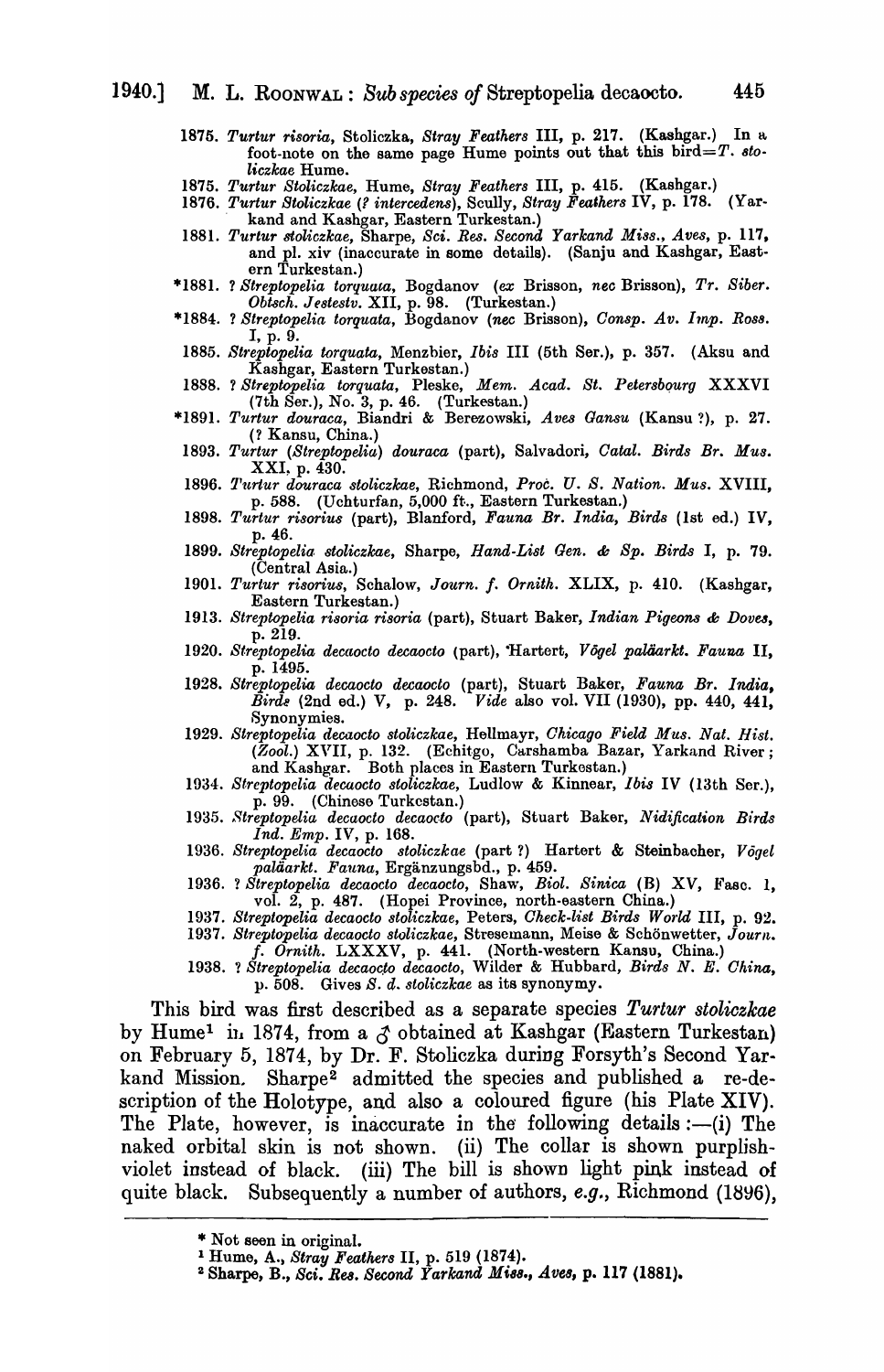Hellmayr (1929), Stresemann, Meise & Schönwetter (1937, 1938) and Peters (1937) have recognised the distinctness of the Eastern Turkestan bird *(stoliczkae)* which is both paler and larger than the Indo-European form. Hartert 1 at first did not recognise the race *stoliczkae,* although he admitted that the Eastern Turkestan and Chinese birds were much larger than the Indo-European ones; later, however, Hartert & Steinbacher<sup>2</sup> recognised it and gave its range as from Eastern Turkestan to Jehol (China), Korea and Hondo Is. (Japan). Stuart Baker 3, unfortunately, did not separate *S. d. stoliczkae* from *S. d. decaocto.* 

The Holotype of S. d. *stoliczkae* is in the Indian Museum, Calcutta (I. M. Reg. No. 26534), and an examination of it, as also of a number of other specimens from the type-locality (Kashgar) and other localities in Eastern Turkestan, has convinced me of the validity of the race *sloliczkae.* Characters which best distinguish it from *S. d. decaocto*  are the paler colour, the larger size and the greater length of and the absence of gray in the white apical tip of the outermost tail feather. According to Hellmayr<sup>4</sup>, the blackish colour at the base of the lateral tail feathers used by Buturlin  $5$  as a criterion for the Turkestan race is exceedingly variable in extent, and does not seem to afford a reliable character for subspecific differentiation. The following description is based on specimens in the Indian Museum collection, and also on the published accounts of the bird.

### TABLE 2.

|  |  |  |  | Specimens of S. d. stoliczkae in the Indian Museum, Calcutta. |  |  |  |  |  |
|--|--|--|--|---------------------------------------------------------------|--|--|--|--|--|
|--|--|--|--|---------------------------------------------------------------|--|--|--|--|--|

|                     |                | Locality. | Date.              | Collector    | Measurements (mm.). |     |     |           |      |    |  |  |
|---------------------|----------------|-----------|--------------------|--------------|---------------------|-----|-----|-----------|------|----|--|--|
| Reg. No.            | Sex.           |           |                    | or Donor.    | L.                  | W.  | Tl. | Tr.       | C.   | X. |  |  |
| 26534<br>(Holotype) | $\vec{\delta}$ | Kashgar   | Feb. $5,$<br>1874. | F. Stoliczka | 318<br>(Sharpe.)    | 187 | 167 | 23.5      | 14   | 58 |  |  |
| 17325               | ♀              | Kashgar   | Oct. 23.<br>1874.  | J. Scully    | 375<br>(Scully.)    | 169 | 144 | 23        | 16   | 43 |  |  |
| 17323               | <u>ි</u>       | Yarkand   | Feb., 1875         | J. Scully    | 343<br>(Scully.)    | 176 | 145 | $\ddotsc$ | 16.5 | 45 |  |  |
| 17326               | ¥              | Yarkand   | Feb., 1875         | J. Scully    | 332<br>Scully.)     | 175 | 140 | 26        | 16   | 50 |  |  |
| 17324               | 3              | Yarkand   | Mar. 22,<br>1875.  | J. Scully    | 348<br>(Sculus.)    | 184 | 165 | 26        | 15.5 | 57 |  |  |

Remarks.-Specimen No. 17324 ( $\zeta$ , Yarkand) has its plumage dark, oily and with traces of soot. This condition is explained by the following remarks of Scully 6: "A favourite trick of the Yarkand boys is to capture one of these Doves, and smear its feathers all over with

<sup>&</sup>lt;sup>1</sup> Hartert, E., *Vogel paläarkt. Fauna* II, p. 1495 (1920).

<sup>2</sup> Hartert, E. ~ Steip bacher, *Vogel paliiarkt. Fauna,* Erganzungsbd., p. 459 (1936).

<sup>&</sup>lt;sup>3</sup> Stuart Baker, E. C., Fauna Br. India, Birds (2nd ed.) V, p. 248 (1928); and *Nidification Birds Ind. Emp.* IV, p. 168 (1935).

<sup>&#</sup>x27;Hellmayr, C. E., *Ohf:cago Field MU8. Nat. Hist. (Zool.)* XVII, p. 132 (1929).

<sup>&</sup>lt;sup>5</sup> See Boetticher, H. v., *Anz. Ornith. Gesell. Bayern* XII, p. 132 (1928).

 $^6$  Scully, J., Stray Feathers IV, p. 178 (1876).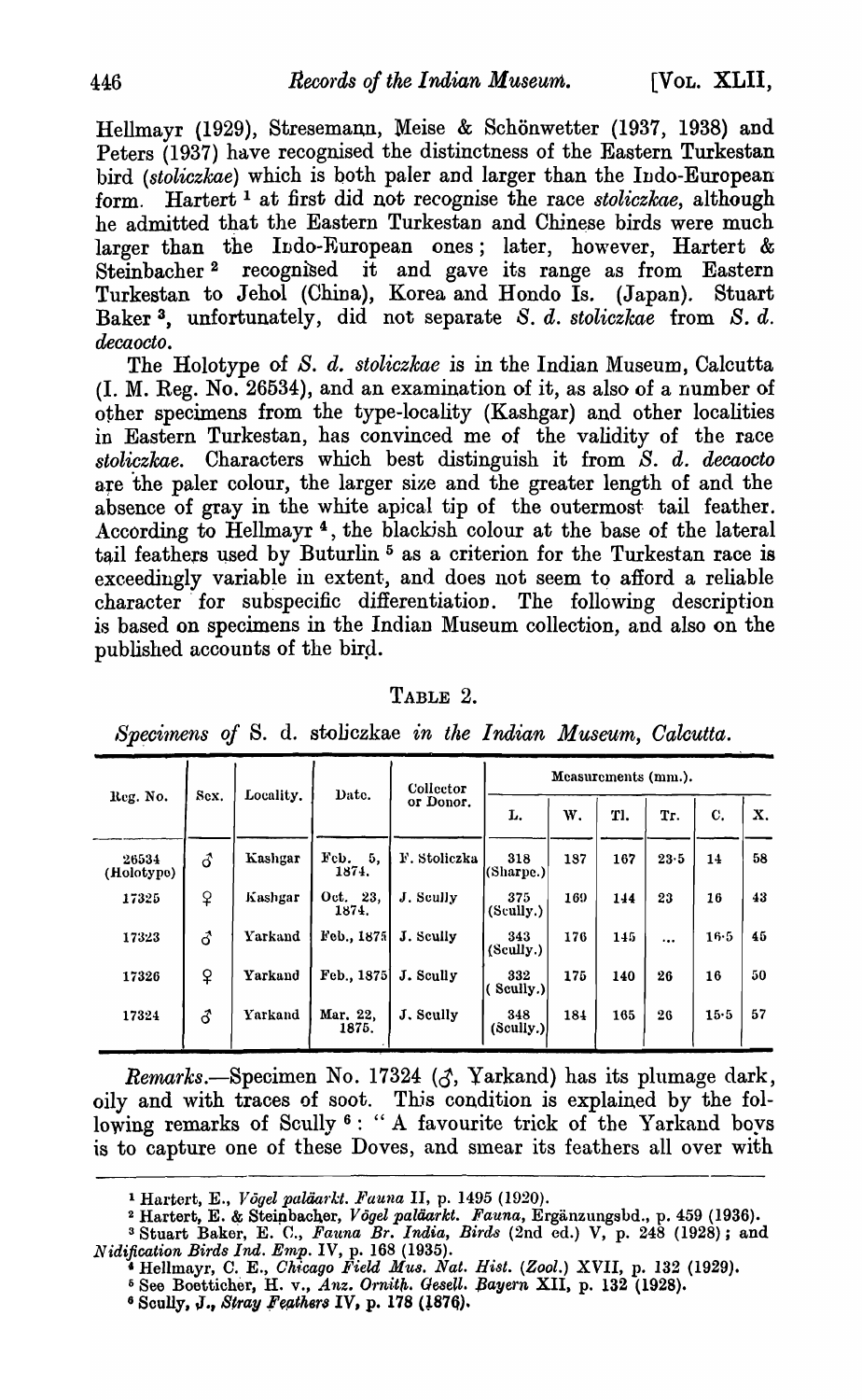soot mixed up with oil. The bird is then allowed to fly away, and after a few days, when the feathers have been shaken into their ordinary positions the Ring-dove presents quite a natural appearance. Only as it moves about with its fellows, it looks truly a dove in mourning."

*Vernacular Name.*—Turki: *Pākhtak; cf. Fākhtah, a Dove, in Persian.*  $(Scully 1.)$ 

*Description.*-Sexes alike; according to some authors, female perhaps slightly smaller than male.

Paler than *S. d. decaocto*. Under tail-coverts pale gray; "white" tip to outermost tail feather pure white. Hume's 2 excellent and accurate description of the type-specimen ( $\zeta$ ) applies to all specimens that I have examined, and is quoted below in full: "The entire head, neck all round, and breast, pale pure vinaceous, albescent on the chin and upper throat; abdomen paler and tinged with pearl grey; vent and lower tail-coverts very pale French grey; on the crown there is the faintest possible brown tinge; there is a black nuchal collar, fully double the width 3 of that in *risorius* 4, margined distinctly both above and below with white; the vinaceous of the sides of the neck extends in a broad band on either side *behind* the nuchal collar, and is only faintly tinged with brown towards the middle; mantle and tertiaries dull, rather pale, earthy brown; rump and upper tail-coverts and central tail feathers very pale pearl grey, more or less tinged and suffused with pale earthy brown. These parts are decidedly paler, while the mantle is slightly darker than in *risorius*; shoulder of the wing, winglet, secondary coverts, and secondaries pale pure pearl grey; primary greater coverts grey, tinged more or less with dusky; primaries dark brown, margined albescent and the later ones especially much suffused towards their bases with grey; the lateral tail feathers next the central pair a delicate French grey on the upper surfaces, paling to white towards the tips, and faintly tinged brown on part of the outer webs; on the lower surface the terminal  $3$  inches grey ish white, below this blackish dusky, paling again towards their bases; the external tail feathers of all with the terminal  $2.4$  inches, and the whole outer web, except a slatey grey (on the upper surface) or dusky patch towards the middle of this latter, white *vide* text-figs. la and 2a of present paper]; basal portion of the inner webs. brownish, slatey on upper, and black on lower surface, paling slightly only, towards the extreme bases. The intermediate feathers are intermediate in character between these two."

*Golour of Soft Parts.*-*Iris.* Lake-red, dark-red or crimson (Scully, *loc.*)  $cit., \mathcal{J}$  and  $\varphi$ ); or reddish-brown (Schalow <sup>5</sup>,  $\varphi$ ). *Naked orbital skin.* Colour not recorded. Probably whitish cr pale gray (not yellow), paler than in S. d. decaocto. Pale ochreous-brown in dried skins. Lower eye-lid slate-coloured-Scully's labels on specimens in the Indian

<sup>1</sup> Scully, J., *Stray Feathers* IV, p. 178 (1876).

 $2$  Hume, A., *Stray Feathers II*, p. 519 (1874).

<sup>&</sup>lt;sup>3</sup> This does not seem to be an important differentiating character, as in other specimens of the race the collar is quite narrow. Even in the type-specimen, the collar appears very wide because the head is bent forwards too much, thus spreading the  $\overline{\text{coll}}_{\text{ar}}$ unnaturally.<br>*4 Turtur risorius* (Linn.)=Streptopelia decaocto decaocto (Frivaldszky).

<sup>5</sup> Schalow, H., *Jou.rn.* /. *Orn'ith.* XLIX, p. 410 (1901).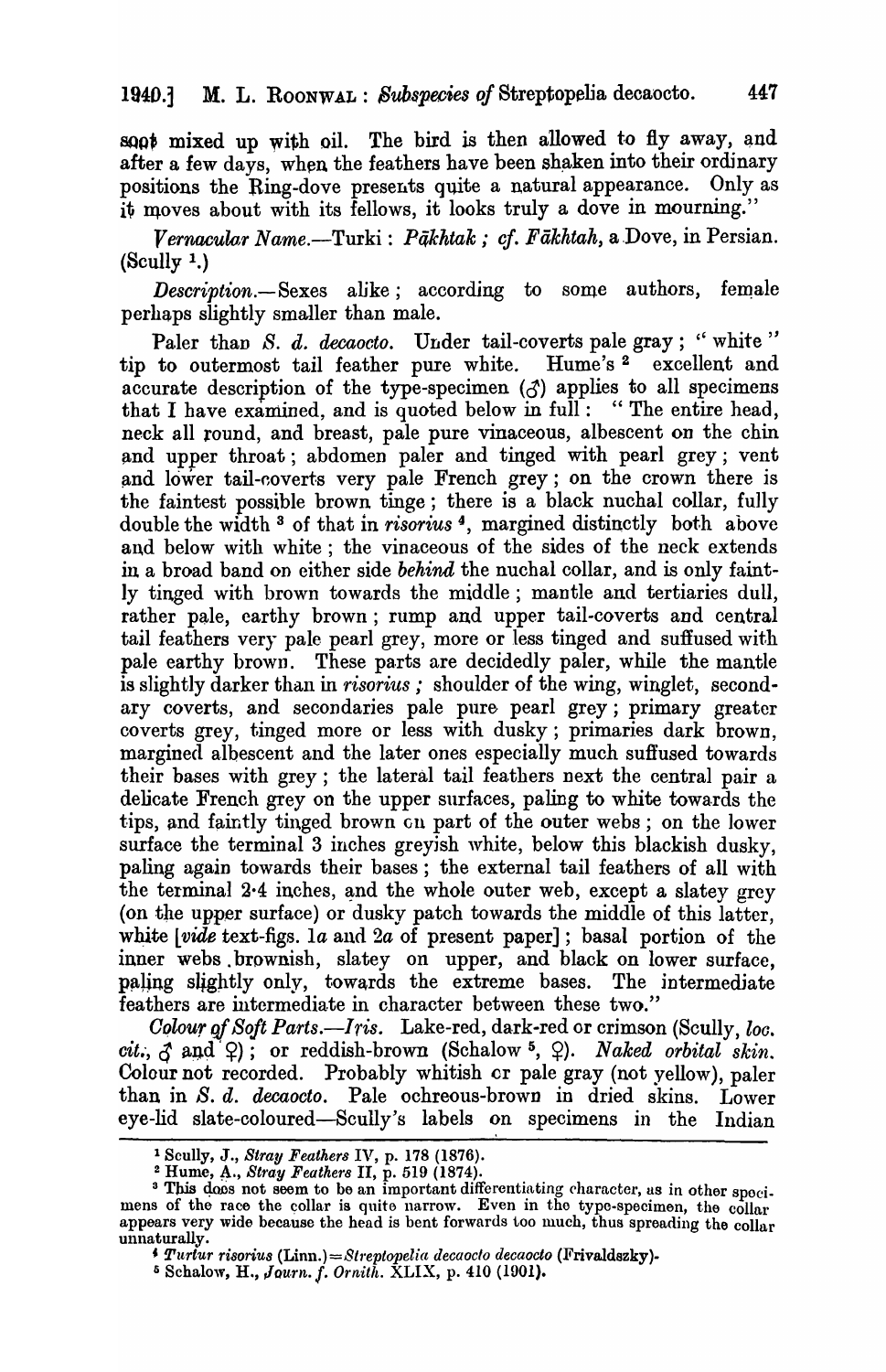Museum,  $\triangle$ , Bill. Black. *Legs and toes.* Purple-red (Scully <sup>1</sup>). *Claws.* Dusky or black, with brown tips (Scully, *loc. cit.*).

*Measurements and Weight.-Total length.* 318-348 mm. *Wing*  175-190 mm., once 169 mm. *Tail.* 140-167 mm. *Tarsus. 23-26*  mm. *Culmen.* 14-16 mm. *Whitish tips to outermost tail feather (along rhachis*).  $50-65$  mm., in two cases 43 and 45 mm. *Weight.*  $6.00-7.25$ oz. (Scully, *loc. cit.*).

*Distribution.-S. d. stoliczkae* has been recorded from several places in Eastern Turkestan, *viz.,* Kashgar, Yarkand, Sanju, Cherchen Darya, Uchturfan, Aksu and Echitgo (Carshamba Bazar); and from some places in western China, *e.g.,* Sinnig-fu and the foot-hills of Rhichthofen Mountain in north-western Kansu Province. It is very common in Yarkand (Scully *loc. cit.*). Probably it extends further east into the eastern portions of Kansu Province. Hartert & Steinbacher<sup>2</sup>. however, extend its range as far north as Jehol and east to Korea and Hondo Is. (Japan). It is possible that the north Chinese, Korean and Japanese birds are larger than those from Eastern Turkestan, in which case they may have to be subspecifically separated. I have, however, not examined birds from north-eastern China and the adjoining regions. The western range is equally uncertain, and it is not known whether birds from Russian Turkestan are referable to *sloliczkae.* 

The southern range is, however, more certain and, as pointed out by Hellmayr 3, the bird does not cross the mountains south of the Tarim Basin (Eastern Turkestan), and birds from Kashmir and Nepal are unquestionably referable to S. d. decaocto. This is supported by the finding of typical *decaocto* in Kashmir, even up to 10,000 feet at Dras by Osmaston<sup>4</sup>; and in the Peshawar District of the North-West Frontier Province by Briggs & Osmaston<sup>5</sup>. Afghanistan birds might *presumably* be intermediate between *S. d. stoliczkae* and S. d. *decaocto,* but definite proof is wanting, and in a recent account Meinertzhagen<sup>6</sup> lists Afghanistan birds simply as *S. decaocto,* without giving the subspecies.

*Breeding.*--Breeds from beginning of April to about middle or end of June (Scully, *loc. cit.*; and Stresemann, Meise & Schönwetter<sup>7</sup>).

Nest.-In Yarkand, according to Scully *(loc. cit.)* it builds nests on the top of walls (S. *d. decaocto* never does so) and on low trees, about 7 to 8 feet from the ground. The nest, according to Stoliczka's observations (quoted by Sharpe 8), is made of a few twigs and a thick lining of cotton-wool inside.

*Eggs.*-Two in a clutch. Smooth and glistening white. *Size.* 28.7  $\times$ 23.9 mm. to  $31.5 \times 24.3$  mm. (Stresemann, Meise & Schönwetter, *loc. cit.* ).

<sup>1</sup> Scully ,J., *Stray Feathers* IV, p. 178 (1876).

<sup>&</sup>lt;sup>2</sup> Hartert, E. & Steinbacher, *Vögel paläarkt. Fauna*, Ergänzungsbd., p. 459 (1936).

<sup>&</sup>lt;sup>3</sup> Hellmayr, C. E., *Chicago Field Mus. Nat. Hist. (Zool.*) XVII, p. 132 (1929).<br><sup>4</sup> Osmaston, B. B., Journ. *Bombay Nat. Hist. Soc.* XXXII, p. 144 (1927).

o Briggs, F. S. & Osmaston, B. B., *Journ. Bombay Nat. Hist. Soc.* XXXII, p. 758 (1928). • Meinertzhagen, R., *Ibis* II (14th Ser.), p. 709 (1938).

<sup>&</sup>lt;sup>7</sup> Stresemann, E., Meise, W. & Schönwetter, M., *Journ. f. Ornith.* LXXXVI, p. 194 (1938). 8 Sharpe, B., *Sci. Res. Second Yarkand Miss., Aves,* p. 118 (1881).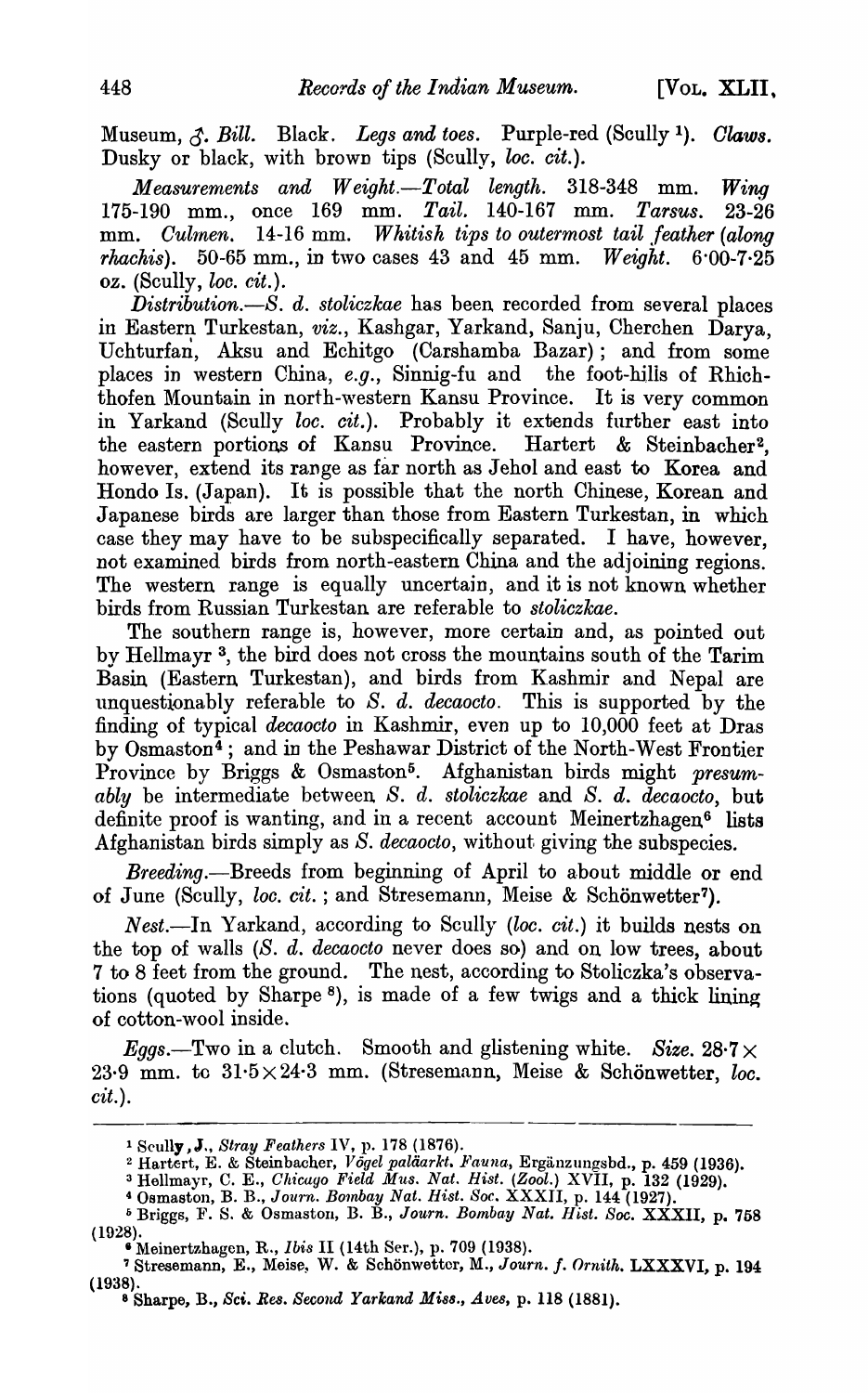*Habits.-Very* common in the plains of Eastern Turkestan where it is a permanent resident. Always found near villages and houses, perching on trees or running about on the ground and picking up grains and seeds. Are very tame. (Scully!.)

Call.-Not recorded. Wilder & Hubbard<sup>2</sup> record the call of the bird of the Hopei Province in north-eastern China as *coo-coo, coo-roo*, repeated seven times. It will be noticed that the last coo is *roo,* not *coo.* It is not, however, clear whether the birds from north-eastern China are nearer to *S. d. decaocto* or *S. d. stoliczkae.* 

## 3. **Streptopelia decaocto xanthocyclus** (Newman).

### THE BURMESE RING-DoVE.

- *1875. Turtur ri8orius,* Blyth, *JO'ltrn. Asiat. Soc. Bengal* XLIV, Pt. 2 (Extra No., *Catal. Mammals & Birds Burma*, p. 146). (Thayetmyo, Burma.)
- *1875. Turtur risorius,* Hume & Oates, *Stray Feather8* III, p. 165. (Upper Pegu, Burma. *Rare.)*
- 1879 (1878). *Turtur risorius*, Anderson, Anat. & Zool. Res. Yunnan Exped. I, p. 666. (Upper Burma, about 40 miles below Bhamo.)
- *1883. Turtur risorius* (part), Oates, *Handb. Birds Br. Burma* II, p. 293. (Upper Burma. *Rare.)*
- *1887. Turtur risoriu8,* Oates, *Stray Feathers* X, p. 235. (Thayetmyo, Burma. *Rare.) .*
- *1888. Turtur risori'lts* (part), Hume, *Stray Feathers* XI, p. 299. (Manipur basin, *common*; and northern Arakan and northern Pegu, Burma, *rare.)*
- 1893. Turtur (Streptopelia) douraca (part), Salvadori, Catal. Birds Br. Mus. XXI, p. 430.
- *1898. Turtur risorius* (part), Blanford, *Fauna Br. India, Birds* (1st ed.) IV, p.46.
- 1899. Streptopelia douraca (part), Sharpe, *Hand-List Gen. & Sp. Birds I*, p. 79.
- *\*1906. Turtur decaocto xanthocycla,* Newman, *Avicult. Mag.* (N. S.) IV, p. 321. (Burma.)
- *1907. Turtur xanthocyclus,* Mears & Oates, *Journ. Bombay Nat. Hist. Soc.*  XVIII, p.86. (Chindwin, Upper Burma.)
- *1908. Turtur exanthocyclus* (obviously 'misprint for *xanthocyclus)*, Harington, *Journ. Bombay Nat. Hist. Soc.* XVIII, p. 687. (Burma. *Common in dry zone.)*
- *21909. Turtur xanthocycla,* Harington, *Birds Burma,* p. 68.
- *1913. St-reptopelia risoria xanthocycla,* Stuart Baker, *Indian Pigeons* &: *Doves,*  p.225.
- 1920. Streptopelia decaocto xanthocyclus, Hartert, Vögel paläarkt. Fauna II, p. 1497.
- *1922. Streptopelia decaocto xanthocycla,* Stuart Baker, *Journ. Bombay Nat. Hist. Soc.* XXVIII, p. 837.
- *1928. Streptopelia decaocto xanthocycla,* Stuart Baker, *Fauna. Br. India, Birds*  (2nd ed.) V, p. 249.
- 1934. Streptopelia decaocto xanthocycla, Higgins, Journ. Bombay Nat. Hist. *Soc.* XXXVII, p. 303. (Manipur Valley, E. Assam. *Common.)*
- 1935. Streptopelia decaocto xanthocycla, Stuart Baker, Nidification Birds Ind. *Emp.* IV, p. 169.
- 1937. Streptopelia decaocto xanthocyclus, Peters, *Check-List Birds World III*, p. 92.
- p.92. . *1938. Streptopelia decaocto,* Stanford, *Journ. Bombay Nat. Hi8t. Soc.* XL, p. 572. (Shwebo, Northern Burma.)

1 Scully, J., *Stray Feathers* IV, p. 178 (1876).

<sup>2</sup>Wilder, G. D. & Hubbard, H. W., *Birds N. E. China,* p. 509 (1938).

<sup>3</sup> Not seen in original. So quoted by Stuart Baker (Indian Pigeons & Doves, p.  $225, 1913$ . It may be added in this connection that many references given by that author on the same page are incorrect. Thus, "Mears" should be "Mears  $\&$  Oates". " Macdonald, p. 496<sup> $\dot{\text{m}}$ </sup> should be " Harington, p. 687 ", and " Oates, Cat. Eggs B.  $\text{M}_{1}$ " does not list any Burmese representative of the dove at all,

\* Not seen in original.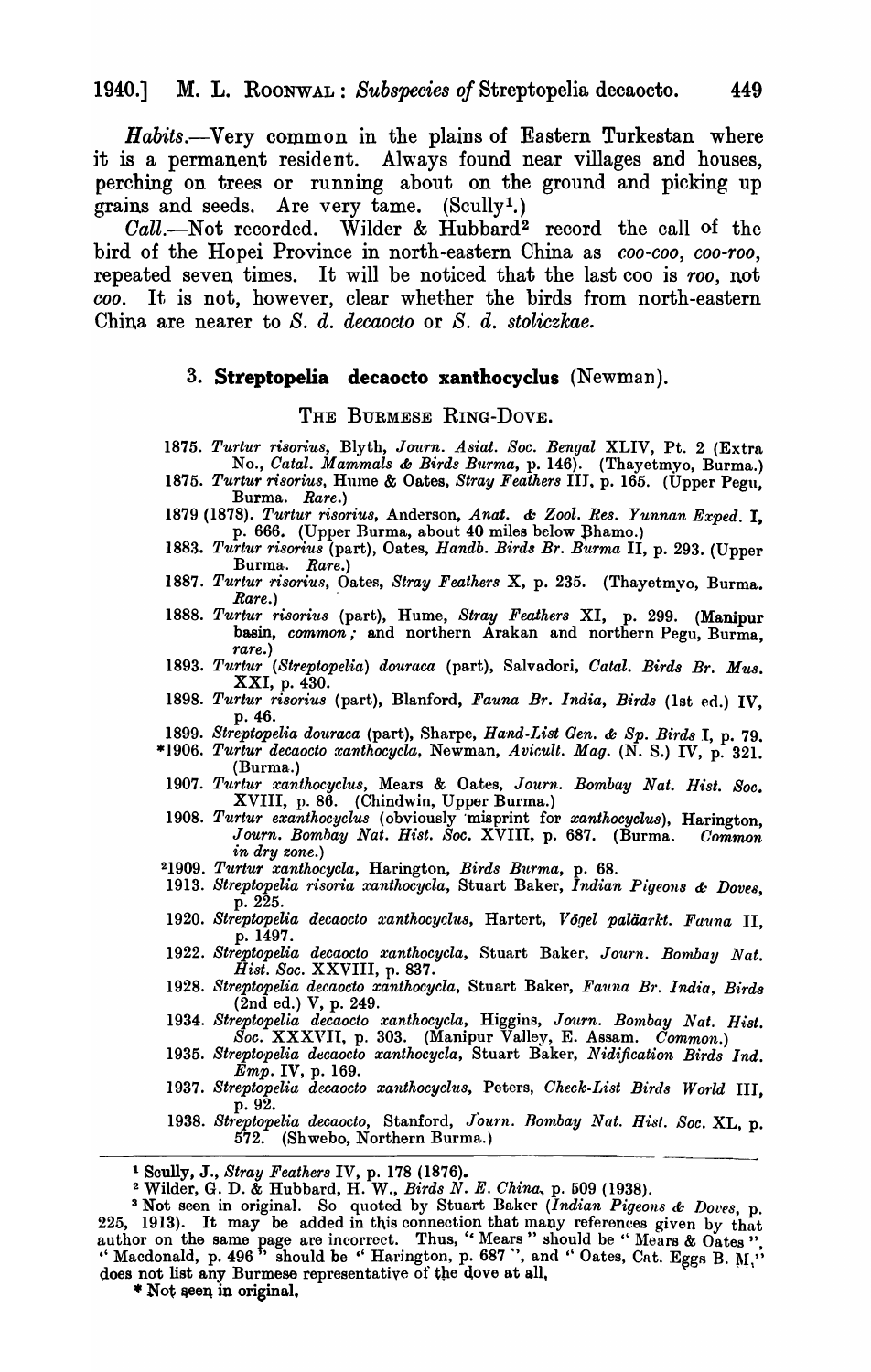*Rernarks.-Very* little is on record about *S. d. xanthooyclus* and the greater part of all that we know is contained in four accounts by Anderson (1879), Oates (1883), Newman (1906) and Hartert (1920). Anderson had noted its larger size and darker and more vivid colour as compared to the Indian specimens. Oates first noted the yellow colour of the orbital 'skin, but apparently did not consider it as an important character. Newman re-noted the broad yellow bare skin around the eye (as contrasted with the whitish or grayish orbital skin in the Indiah and the Turkestan birds) and distinguished the Burmese birds under a separate subspecies *xanthoeyela.* I have re-examined Anderson's specimen which is in the Indian Museum collection, and am able to confirm his description. Its measurements and other particulars are given in Table 3 below; the measurements of the race published by Oates and by Hartert are also included. These are the only measurements so far available for this race. Stuart Baker'sl statement that the measurements are the same as in *S. d. decaocto* is not correct; the Burmese birds are much larger.

| $_{\rm TABLE}$ | - Ə. |
|----------------|------|
|----------------|------|

*Specimen of* s. d. xanthocyclus *in the Indian Museum, Oalcutta.* 

| Reg.<br>No. | Sex. | Locality.                                                                                       | Date.        | Collector<br>or Donor. | Measurements (mm.).  |     |           |                 |      |    |  |  |  |
|-------------|------|-------------------------------------------------------------------------------------------------|--------------|------------------------|----------------------|-----|-----------|-----------------|------|----|--|--|--|
|             |      |                                                                                                 |              |                        | L.                   | W.  | Tl.       | Tr.             | C.   | Х. |  |  |  |
| 9064        | (?)  | defile,<br>"<br>Upper<br>Irrawady "<br>about<br>miles<br>below<br>40<br>Bhamo<br>(N.<br>Burma). | Sep.<br>1868 | J. Anderson            | $\ddot{\phantom{a}}$ | 182 | 151       | 27              | (17) | 60 |  |  |  |
|             |      | Oates' measurements for the subspecies<br>Hartert's three specimens :- Wing 181-182.5 mm.       | 344          | 165                    | 140                  | 25  | $\cdot$ . | $\cdot$ $\cdot$ |      |    |  |  |  |

*Vernacular Names.*—Manipuri (spoken in eastern Assam): *Khunu halaman* (Hindu) or *Khunu guruman* (Mohammedan). Burmese : *Gyo-lin-pya.* 

*Deseription.-Sexes* alike; according to some authors, female perhaps slightly smaller than male.

Compared to S. d. *decaoeto,* the Burmese birds have the following characters :- Colour of both upper and lower sides much darker and more vivid. Under tail-coverts very dark gray. 'White' tip of outermost tail feather more gray and longer, being about 60 mm. long *(vide* text-figs. *Ie* and *2e).* Black collar on· neck slightly larger and perhaps more crescentic.

Colours of Soft Parts.-As in S. d. decaocto, except that the naked orbital skin is, in fresh specimens, *yellow* (instead of whitish or grayish) and is larger. In dried specimens the naked orbital skin is ochreous brown.

*Measurements (from a few examples) and Weight.*-Total length. 344 tnm. *Wing.* 181-182·5 mm., once 165 mm. *Tail.* 140-151 mm. *Tarsus*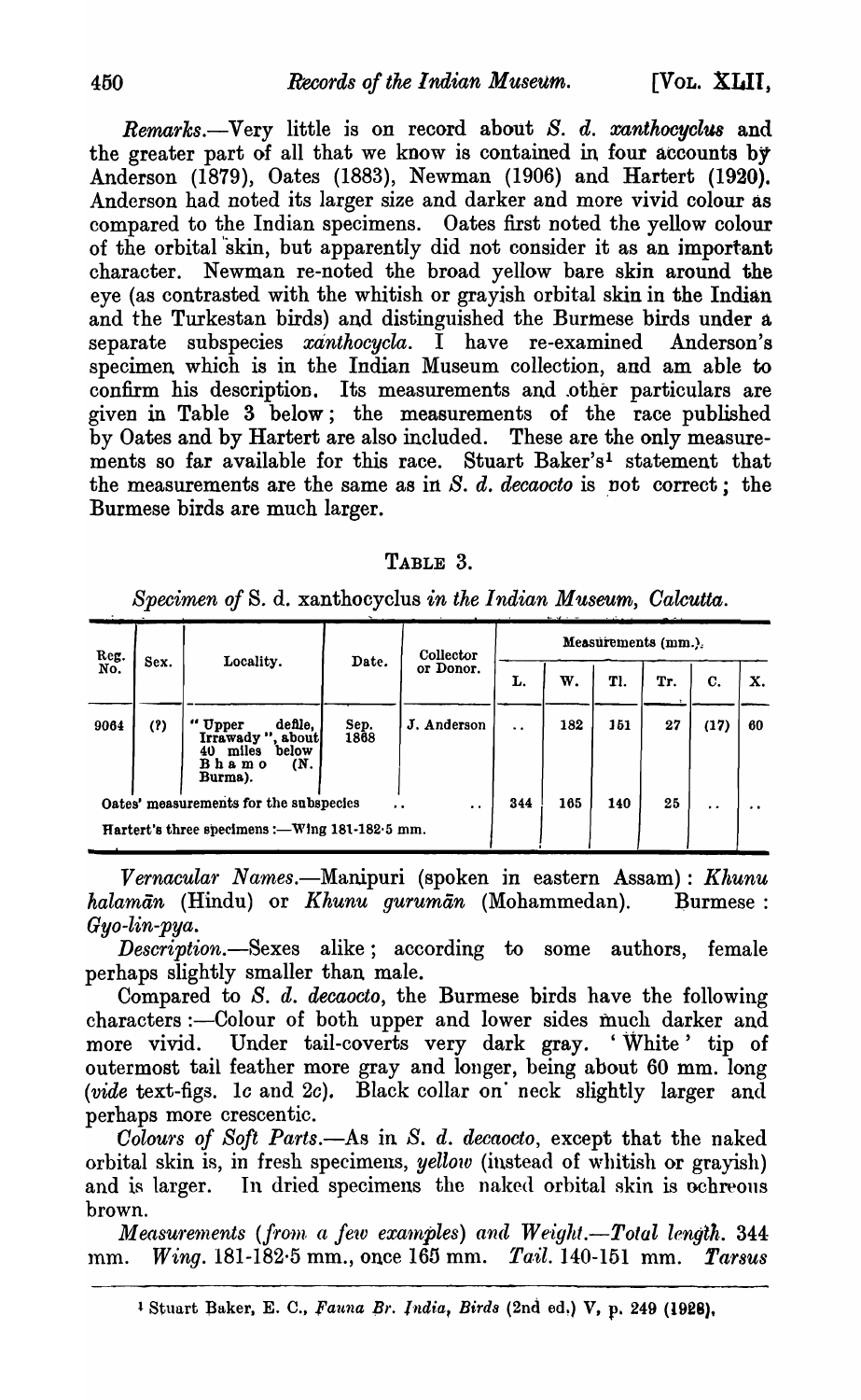25-27 mm. *Culmen.* 17 mm. *Whitish tip to outermost tail-feather (along ·rhachis).* 60 mm. *Weight.* Not recorded.

*Disttribution.-Hartert* 1 gives its distribution as: Burma, Shan States, Yunnan and Cochin-China. Stuart Baker2 adds to this: "South and Central China and the Indo-Chinese countries", while Peters<sup>3</sup> adds: "eastern China (lower Yangtse valley and Fohkien)" I do not know on what authority Yunnan, Indo-China and eastern China have been included in the range of *xanthocyclus*. Neither Rothschild<sup>4</sup> gives it in his list of Yunnan birds, nor do Delacour & Jabouille<sup>5</sup> record it in their account of the birds of French Indo-China. The only record from China appears to be that of a bird with pale yellow eyelids recorded long ago by Swinhoe <sup>6</sup> from "Seuenhwafoo " in eastern China and which Newman 7 considered as belonging to the Burmese race because of its pale-yellow eyelids.

In Burma itself, it has been so far recorded from the upper and central regions north up to about 40 miles south of Bhamo (Anderson 8), west in Thayetmyo and Arakan, and south to Pegu (Oates 9). Stanford <sup>10</sup>, however, points out that Oates never got further south than Thayetmyo. Most observers consider it a rare bird in Burma, but according to Harington 11 it is common in dry zones.

Higgins 12 records it from the Manipur Valley (eastern Assam) where it is common. Hume<sup>13</sup> had previously noted that it is common in the Manipur basin, but is seen nowhere in the surrounding hills.

*Breeding.-Breeds* throughout the year (Stuart Baker 14).

*Nest.-As* in *S. d. decaocto* (Stuart Baker 15,16).

*Eggs.*-Average size:  $29.6 \times 24.1$  mm. Maxima:  $31.1 \times 25.6$  mm. Minima:  $27.0 \times 23.0$  mm. (Stuart Baker 17.)

*Habits.-Frequents* open spaces and cultivated areas, showing partiality towards proximity to human habitations. Harington 18, however, says that it is essentially a jungle bird. Goes about singly, or in pairs or in small flocks (Oates, *loc. cit.*). Probably undertakes local migrations, but nothing is actually·known about the subject.

Call.—Deeper than in the Indian bird; also, as it flies, it is said to have an almost hawk-like call quite different from its ordinary notes  $(Harington, loc. cit.).$ 

<sup>1</sup> Hartert, E., *Vogel paliiarkt. Fauna* II, p. 1497 (1920).

<sup>2</sup>Stuart Baker, E. C., *Fauna Br. India, Bird8* (2nd ed.) V, p. 249 (1928).

<sup>3</sup> Peters, J. L., *Oheck-Li8t Bird8 World* III, p. 92 (1937).

<sup>&</sup>lt;sup>4</sup> Rothschild, Lord, *Novitat. Zool.* XXXIII, pp. 222-224 (1926).

<sup>&</sup>lt;sup>5</sup> Delacour, J. & Jabouille, P., *Oiseaux l'Indochine Française* II, pp. 8-44 (1931).

<sup>8</sup> Swinhoe, R., *Proc. Zooz. Soc. Lond.,* p. 446 (1870). 7 Newman, T. H., *Avicult. Mag.* (N. S.) IV, p. 321 (1906).

<sup>8</sup>And~rson, J., *Anat.* & *Zool. Re8. Yunnan Exped.* I, p. 666 (1879).

<sup>&</sup>lt;sup>9</sup> Oates, E., *Stray Feathers* X, p. 235 (1887). <sup>-</sup><br><sup>10</sup> Stanford, J. K., *Journ. Bombay Nat. Hist. Soc.* XL, p. 572 (1938).

<sup>11</sup> Harington, H. H., *Journ. Bombay Nat. Hist. Soc.* XVIII, p. 687 (1908).

<sup>12</sup> Higgins, J. C., *Journ. Bombay Nat. Hlst. Boc.* XXXVII, p. 303 (1934).

<sup>13</sup> Hume, A. 0., *Stray Feather8* XI, p. 299 (1888).

<sup>14,15</sup> Stuart Baker, E. C., *Nidijication Birds Ind. Emp.* IV, p. 170 (1935).

<sup>18</sup> Stuart Baker, E. C., *Fauna Br. India, Birds* (2nd ed.) V, p. 249 (1928). 17 Same as 14.

<sup>18</sup> Harington, H. H., *Journ. Bombay Nat. Hist. Soc.* XVIII, p. 681 (1908).